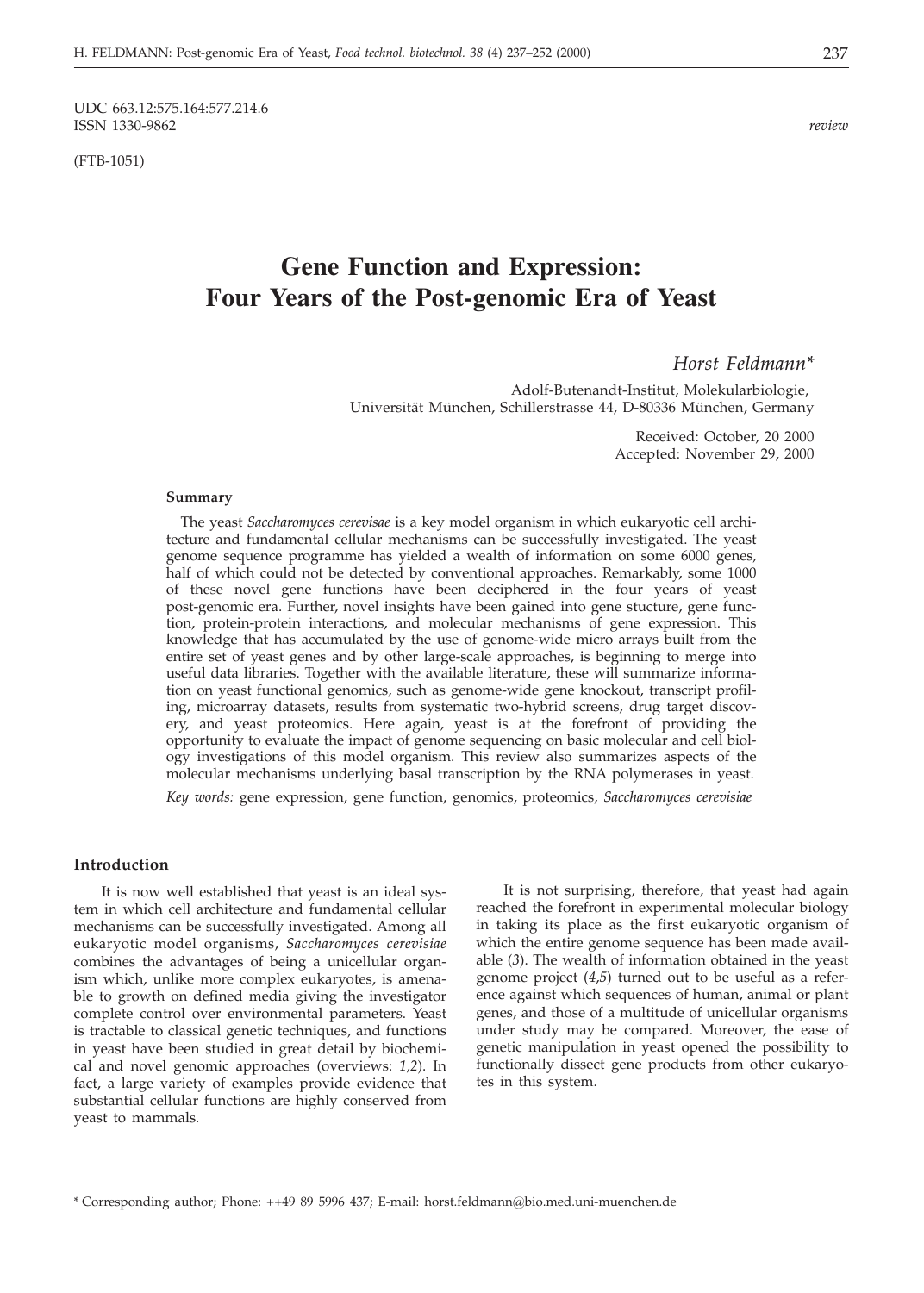# **The Yeast Genome Sequencing Project**

The yeast genome sequencing project was started in 1989. Between 1992 and 1996, all 16 yeast chromosomes were completed (*1*,*2* and references therein) and made public by 16 different teams of the international communitiy of yeast scientists. The yeast genome was published on the web by MIPS (Munich Informatics Center) in a fully organized and annotated form, in April 1996. At present, the yeast genome data are well documented by three complementary databases (*6*). Remarkably, a non-ambiguous and non-redundant nomenclature for open reading frames (ORFs), genes and proteins has been agreed upon. In several aspects, the yeast genome has served as a model system for a systematic genome-wide analysis and has been considered a standard for building data libraries (*7*).

#### **Basic Features of the Yeast Genome**

Some basic features of the yeast genome should be briefly recapitulated here to lay the grounds for an understanding of gene function and regulation of gene expression in yeast.

#### *Genomic content*

Roughly three quarters of the yeast genome sequence (a total of  $~12.8$  Mb for all 16 nuclear chromosomes) consist of coding sequence, the rest are intergenic regions, which in many cases have been shown to enharbor signals for replication and predominantly for regulation of gene expression. Some  $\sim$ 3 % of the genomic sequence are occupied by the 274 intact tRNA genes -grouped into 42 families, *(8)* and 59 snRNAs, 2 % by 51 intact yeast retrotransposons [the five classes of Ty elements, *(8*). Detailed maps for the latter are available (http://www.med.uni-muenchen.de/biochemie/feldmann/ or http://www.mips.biochem.mpg.de/yeast/). Otherwise, yeast is poor in repetitive DNA sequences. Ca. 800 Kb have to be added for the 120 tandem copies of rRNA genes located on chromosome XII, and 86 Kb

for the mitochondrial genome (*9*). Currently, it is estimated that some 600 nuclear genes (10 % of the total) contribute to mitochondrial biosyntheses and function.

The principal arrangement of ORFs along the two strands of each of the chromosomes is shown in Fig. 1. In about half of the cases, 'adjacent' genes on opposite strands share a common intergenic region believed to bear most of the upstream activator sequences (UAS) or upstream regulatory sequences (URS). In a number of cases, upstream regulatory signals for a given gene may overlap with the coding sequences of a gene on the opposite strand. Clearly, gene arrangement has implications on gene-specific regulation which will be discussed below.

#### *Genetic and physical maps*

Prior to the sequencing project, some 1200 yeast genes had been mapped to the different chromosomes (*10*) which in the beginning helped physical mapping and cloning. By and large, the order of genes in the genetic and physical maps was found to coincide sufficiently (*11*). An example for chromosome II is presented in Fig. 2.

The yeast chromosome ends, as in other eukaryotes, exhibit particular interesting features, both genetically and physically, which made them an excellent sytem to investigate telomere biology. Principal structural features (*12*) are summarized in Fig 3. Subtelomeric regions vary between different yeast strains, they show a high plasticity. Several chromosomes have similar repeats in their subtelomeric regions. Among different wild-type strains (*e.g.* brewer's yeasts), multiple copies of *SUC/ MAL/MEL* genes occur (*2*,*5*,*13*). Particularly, subtelomeric regions contain multiple copies of the *PAU* genes (*14*) (cf. Table 1), the functions of which are not clearly understood.

The telomeres also display special functional features. Several proteins, like the Sir proteins, Rap1p, and Rim1p play a role in silencing particular genes at these sites; it has now been established how Sir proteins are targeted to their sites of action, representing a general



**Fig. 1. Principal arrangements of yeast genes and promoters.** Coding regions of genes are shown as grey boxes; the open bars represent regulatory regions. Direction of transcription is indicated by arrows. P, promoter; T, terminator signals. RNA Polymerase II (holoenzyme) and gene-specific transcription factors are symbolized by the filled ovals

**Key features:** Coding sequences: 72 % of each chromosome, Gene density: 1 gene in 2 kb/average. Very few pseudogenes or overlapping genes. (G+C)-content: ORFs = 39.6 %; Intergenic regions = 35.1 %, Lenght of ORFs: <100 aa to >3000 aa; Few genes (~5 %) have introns, Putative membrane spanning proteins: 35 to 40 %, Putative mitochondrial proteins 8–10 %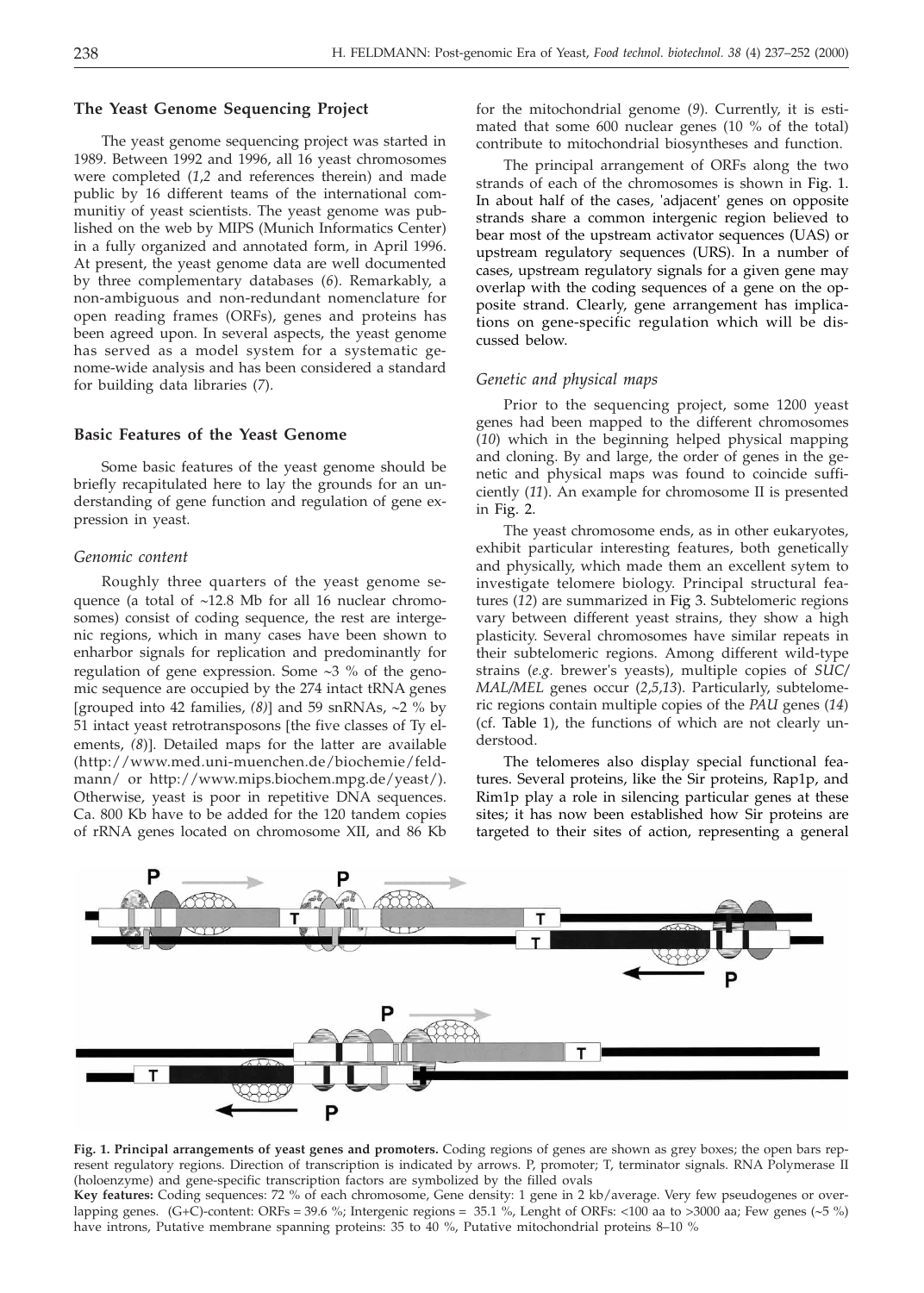

**Fig. 2. Genetic and physical maps.** Comparison for yeast chromosome II (*13*)

mechanism for regulated repression (*15*,*16*). The telomeres need a special telomerase to be propagated and multiple factors for expression control. There is plenty of literature, but the reader will find ample information in two recent references (*17* and ref. therein).

#### *Coding capacity*

The yeast genome comprises some 6000 protein encoding genes. The exact number is still under debate (*1*).

A reliable estimate comes from the YPD database (*6*,*18*), which lists 6149 putative proteins, whereof 4270 are characterized by genetics, biochemistry or sequence similarity. MIPS arrives at slightly higher values when including 178 small proteins of less than 100 amino acids (*6*). At present, approximately 32 % of the open reading frames remain of unknown function. This actual value, which has come down from some 50 % of unknown ORFs in 1996, has been reached by intense work on the corresponding genes (see below). Nonetheless, it appears that a certain percentage of an organism's genes are species or genus specific entities, the functions of which can not be disclosed by comparison with those in other organims but only by experimentation. This notion emanates from extended homology analyses among all organisms whose genomes have been sequenced thus far.

#### *Codon selection and tRNA gene content*

Interesting observations on codon usage in yeast were made by employing the codon adaptation index (CAI) together with a direct estimate of gene expression (*e.g. 8*,*11*,*19*). CAI is based on determining the amino acid composition and counting the numbers of individual codons for each ORF. Normally, a high CAI value (group I) correlates with a high expression rate for a given gene, whereas a low CAI value (group II) will reflect a low expression rate. All group I genes are known to be highly expressed, whereas low expression levels have not been confirmed for all group II genes. It has been demonstrated that there is a strong correlation between the abundance of yeast tRNAs and the occurrence of the respective codons in protein genes (Fig. 4). In keeping with the general tendency of yeast to avoid GC-rich codons, these are virtually absent from group I genes, while they are used to a similar extent as their synonomous codons in group II genes (*8*).

# *Gene duplications and genetic redundancy: implications for gene expression*

A survey of the sequence data obtained in the yeast sequencing project suggested that there is a considerable degree of internal genetic redundancy in the yeast genome, which on the protein level can be estimated to be around 40 % (*3*,*11*,*20*). Whereas an estimate of sequence similarity (both at the nucleotide and the amino acid level) became predictive at this stage, it still remains difficult to correlate these values to functional redundancy, because even in yeast only a limited number of gene functions have been precisely defined.

In many instances, the duplicated sequences are confined to nearly the entire coding region of these genes and do not extend into the intergenic regions. Thus, the corresponding gene products share high similarity in terms of amino acid sequence or sometimes are even identical and, therefore, may be functionally redundant. However, as inferred from experimental data or suggested by sequence differences within the promoter regions, gene expression should vary according to the nature of the regulatory elements or other (regulatory) constraints (Table 1). It may well be that one gene copy is highly expressed while another one is lowly ex-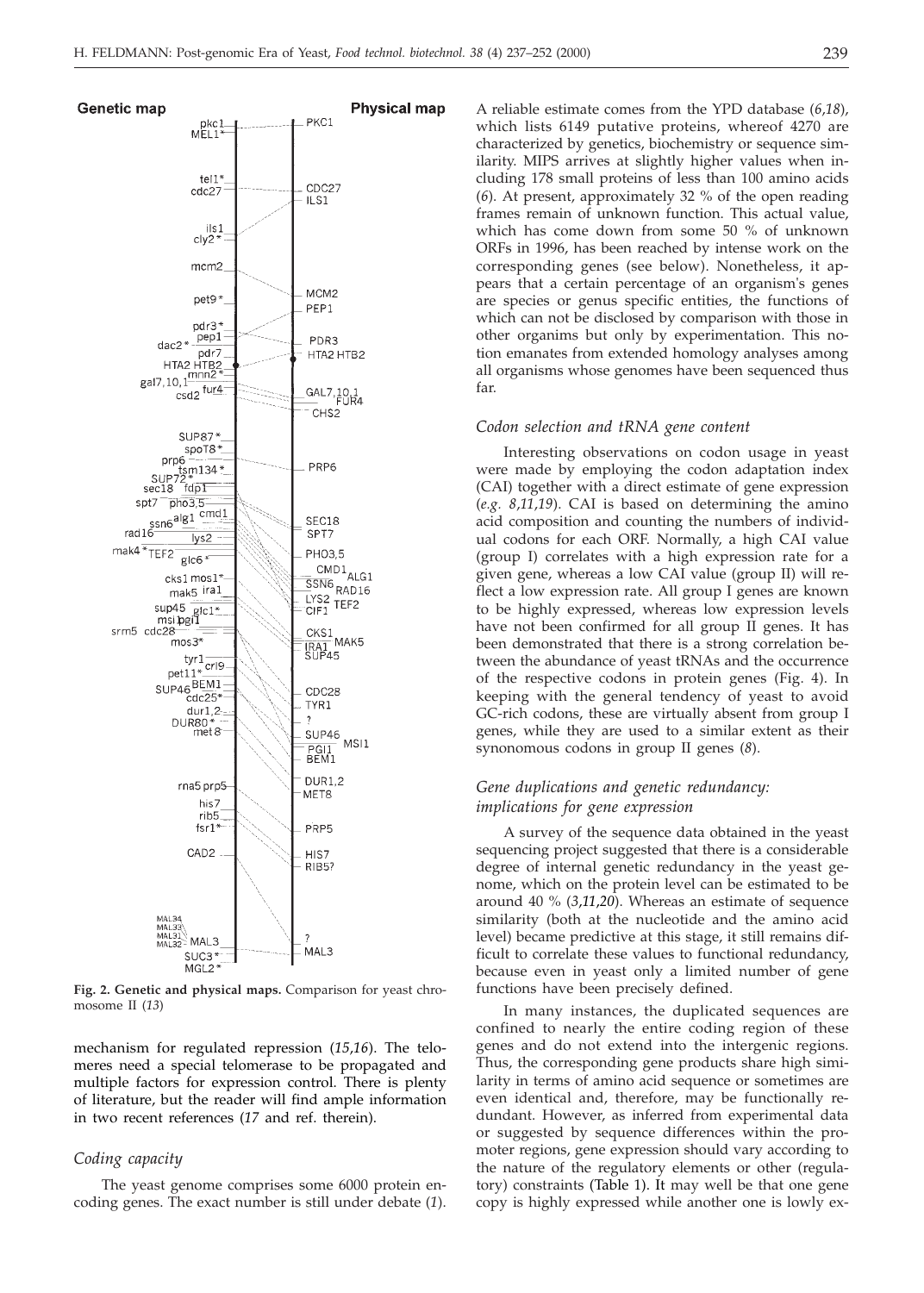

**Fig. 3. Telomeres in** *S. cerevisiae***.** Chromosome ends from chr II, XI, and III are compared. The regular telomere is composed of 300 repeats of  $TG_{1-3}$  sequences at the very ends, followed by four similar boxes (STR-A through D) and an 'X-core' of 460 bp. Additionally, some chromosomes carry one of the possible variants of extra Y' sequences (*12*). The arrows indicate inverted repeats, the shaded boxes ORFs with high similarity



**Fig. 4. Codon usage in highly and lowly expressed yeast genes.** The tRNAs reading particular codons are identified by the single letter code of the cognate amino acids accepted by them; suffix numbers are used to distinguish isoacceptors (cf. ref. *8*). Black bars, average of 263 highly expressed gens; grey bars, average of 264 lowly expressed genes

pressed. Turning on or off expression of a particular copy within a gene family will depend on the differentiated status of the cell (such as mating type, sporulation, etc.).

Biochemical studies also revealed that in particular cases 'redundant' proteins can substitute each other, thus

accounting for the fact that a large portion of single gene disruptions in yeast do not impair growth or cause 'abnormal' phenotypes. This does not imply, however, that these 'redundant' genes were *a priori* dispensible. Rather they may have arisen through the need to help adapt yeast cells to particular environmental conditions.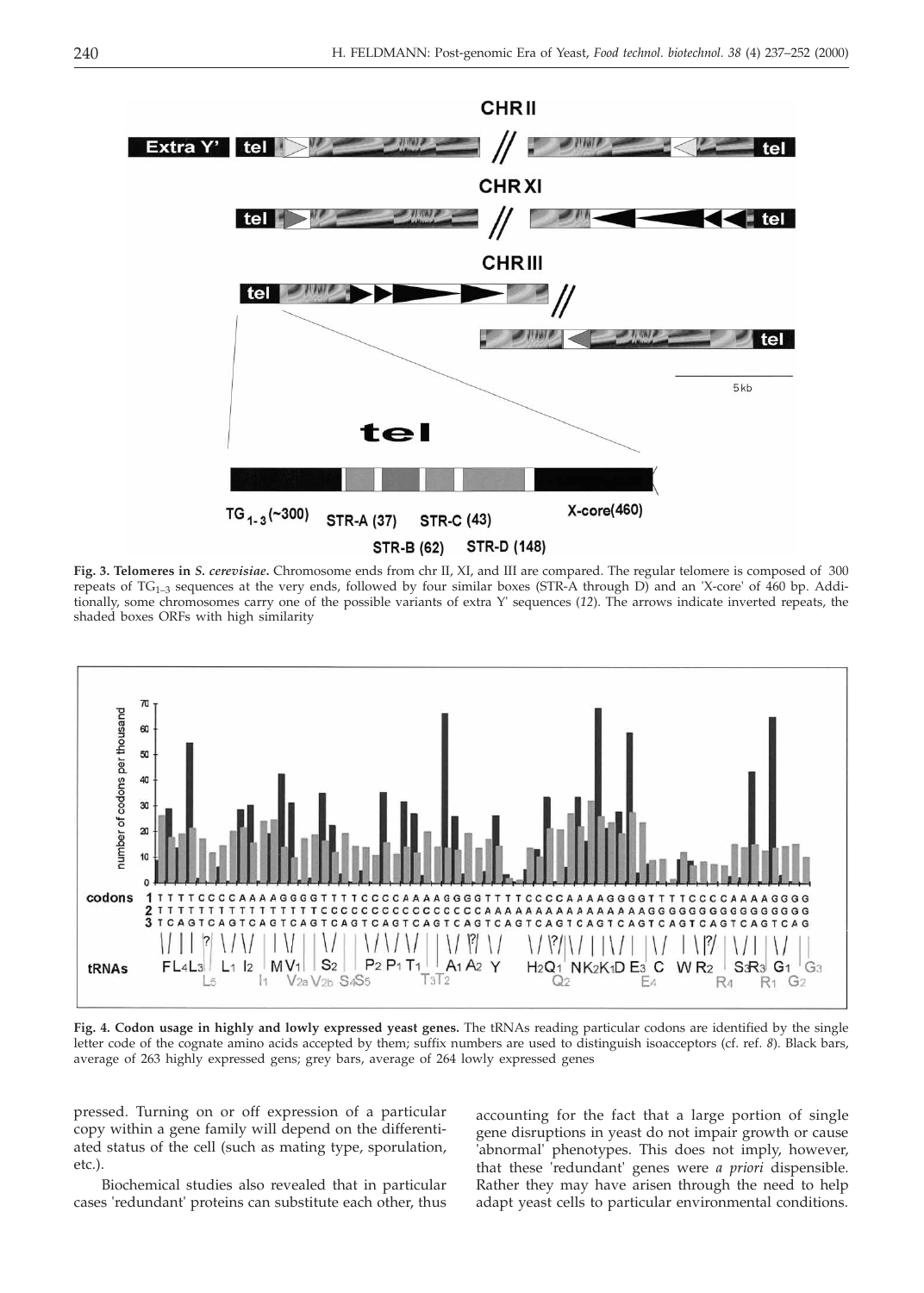|                                                                        | Copies in                       | Protein                 |         | Function Effects of                                 | Functional         | Ref.                     |
|------------------------------------------------------------------------|---------------------------------|-------------------------|---------|-----------------------------------------------------|--------------------|--------------------------|
| Examples or Type of Genes                                              | Genome                          | Similarity              |         | Multiplicity                                        | Exchange Possible? |                          |
| Major tRNA genes                                                       | Up to 12                        | Identical               | Same    | Gene dosage                                         |                    | 8                        |
| Minor tRNA genes                                                       | $1-3$                           | Identical               | Same    | Gene dosage                                         |                    | 8                        |
| Ribosomal proteins                                                     | Mostly 2                        | Identical or very high  | Same    | Probably                                            |                    | 22                       |
| Histones H2A, H2B, H3, H4                                              | 2                               | Identical or very high  | Same    | Gene dosage                                         | N <sub>0</sub>     | 23                       |
| Invertase and maltose metabolism<br>genes (SUC/MAL)                    | Several.<br>strain<br>variation | Identical or very high  | Same    | Probably gene dosage                                | Probably yes       | 13                       |
| Mitochondrial ADP/ATP carrier<br>(AAC1/AAC2/AAC3)                      | 3                               | High (identical)        | Same    | Regulation differs                                  | No                 | 24                       |
| Acid phosphatase<br>(PHO3/PHO5/PHO10/PHO11)                            | 5                               | High (identical)        | Same    | Regulation differs                                  | N <sub>0</sub>     | 25                       |
| Pyruvate carboxylase (PYC1/PYC2)                                       | 2                               | Extended                | Same    | Regulation differs                                  | Yes                | 26                       |
| Chitin synthase (CDS1/CDS2/CDS3)                                       | 3                               | Extended                |         | Different Regulation differs                        | N <sub>0</sub>     | 27                       |
| Mannosyl transferase (KTR genes)                                       | 5                               | Orthologs               |         | Not known                                           | Not known          | $\overline{\phantom{0}}$ |
| Several 'glycolytic' enzymes                                           | Up to $5$                       | Orthologs               |         | Not known                                           | Not known          | $\overline{a}$           |
| Pleiotropic drug resistance genes<br>(PDR family)                      | Many $(11)$<br>in family        | Orthologs               | Similar | All regulated by<br>PDR1/PDR3                       | Probably yes       | 28,29                    |
| Amino acid transporters                                                | Several<br>in family            | Orthologs               | Similar | Regulation differs                                  | Not known          | 30                       |
| Sugar transporters                                                     | Several<br>in family            | Orthologs               | Similar | Regulation differs                                  | Now known          | 30                       |
| Kinases of various types                                               | Many                            | Orthologs               |         | Now known                                           | Not known          |                          |
| Various transcription factors                                          |                                 | Orthologs               |         | Not known                                           | Not known          |                          |
| 26S Proteasomal RPT genes (AAA family)                                 | 6                               | High                    |         | Different Probably concerted control No (essential) |                    | 31,32                    |
| Mitochondrial ATPase/protease genes<br>(AAA family: YTA10/YTA11/YTA12) | 3                               | High                    |         | Different Not down                                  | No                 | 33,34                    |
| PAU family                                                             | Many                            | High                    | ??      | ??                                                  | Not down           | 14                       |
| Metallothionein genes (CUP1)                                           |                                 | 11 tandem Identical (?) | Same    | Gene dosage?                                        | Probably yes       | 35                       |

Table 1. Gene families and gene redundancy

These notions are of practical importance when carrying out and interpreting gene disruption experiments.

Classical examples of duplicated genes in yeast are the *MEL*, *SUC, MGL* and *MAL* genes, which are involved in and have previously been found as subtelomeric repeats in several yeast strains (*21*). In fact, yeast strains differ by the presence or absence of particular sets of these genes. Regarding the genes involved in carbohydrate metabolism, the presence of multiple gene copies could be attributed to selective pressure induced by human domestication, as it appears that they are largely dispensable in laboratory strains (such as  $\alpha$ S288C that has served as the common source in the sequencing project) which are no longer used in fermentation processes. Non-homologous recombination processes may account for the duplication of these and other genes residing in subtelomeric regions reflecting the dynamic structure of yeast telomeres in general. Additionally, there is a great variety of genes internal to chromosomes that appear to have arisen from duplications, as suggested by the analyses of individual chromosomes (*3*,*4*).

Remarkably, duplicated genes have also been found in clusters (*7*,*36*). Rather unique cases of gene duplications are represented by the large clustered (tandem) gene family of membrane proteins on chromosome I (*37*), and a large cluster on chromosome VIII near *CUP*1 (*35*). The *CUP*1 gene encoding copper metallothionein, is contained in an extended repeat that also includes an ORF of unknown function. The repeated region has been estimated to span 30 kb in strain  $\alpha$ S288C, which could encompass 15 repeats, but the number of repeats varies among yeast strains.

An even more surprising phenomenon became apparent, when the sequences of complete chromosomes were compared to each other, revealing that there are large chromosome segments in which homologous genes are arranged in the same order, with the same relative transcriptional orientations, on two or more chromosomes. Obviously, the genome has continued to evolve since this duplication occurred: genes have been inserted or deleted, Ty elements and introns have been lost and gained between the two sets of sequences (*3*,*38*). The occurrence of 55 such Cluster Homology Regions is now manifest for the yeast genome, which were claimed to result from a duplication of the entire yeast genome (*39*). If optimized for maximum coverage, up to 40 % of the yeast genome is found to be duplicated in clusters, not including Ty elements and subtelomeric regions.

At minimum, the clustering of duplicated genes and the occurrence of extended regions of similarity compel us to consider the idea that entire genomic regions were duplicated, followed by rearrangements. These duplication events would appear to be ancient, because the DNA sequence has clearly diverged outside the coding regions; moreover, such clusters even share a number of tRNA genes both in the same location and orientation.

Additionally, other mechanisms have to be implicated to explain the occurrence of single copies of duplicated genes, preferably those found in the subtelomeric regions or as 'maverick genes' outside the cluster regions. One could imagine, for example, that these would represent processed genes that were inserted into the genome relatively recently, a view which is consistent with the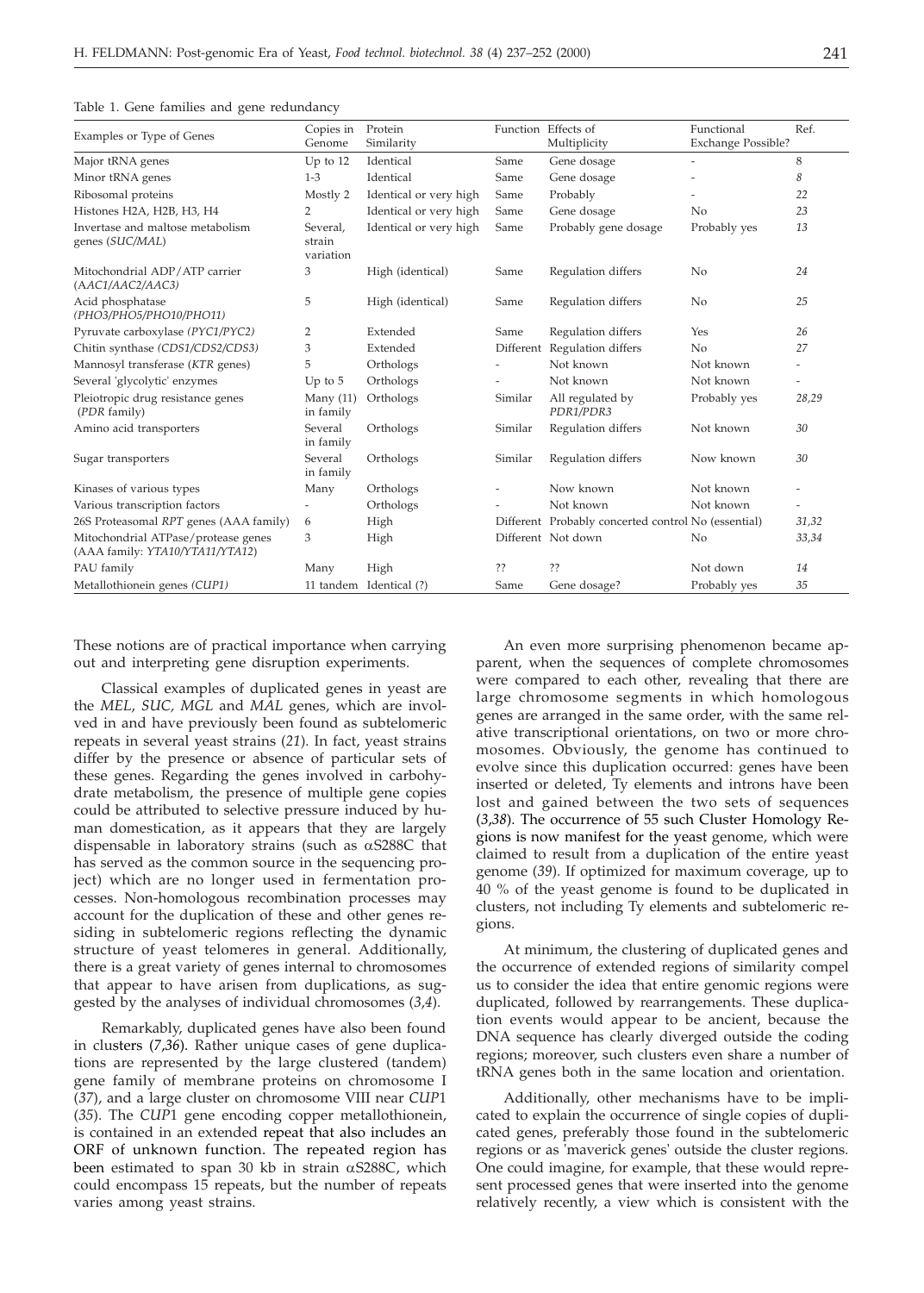conservation of sequence only in the coding regions. However, all of these duplications would appear to have been created by integration of full-length complementary DNAs, because none appear to be pseudogenes, and this is unexpected in this model. In addition, some of the homologous gene pairs include introns in both genes, which suggest that at least these genes were not duplicated by this mechanism.

Recent analyses of yeast and 13 species of hemi- -ascomycetes arrive at a different view stating that probably no ancient duplication of an ancestral genome has occurred (*40*,*41*). Further, among the *S. cerevisiae* genes of known function, no major duplications of metabolic proteins appear to have occurred, while major expansions are observed for genes encoding membrane proteins, factors involved in protein shaping, and in DNA or RNA wielding (P. Slonimski, pers. communication).

Whatever the relative timescale and mechanisms of duplications, these events followed by mutations affecting functional properties give a chance to result in improved environmental fitness. On the other hand, the high gene density in yeast indicates a strong tendency to maintain a compact genome, therefore compensatory mechanisms must exist to remove non-functional or 'superfluous' gene copies.

An interesting problem intimately related to evolution is the origin of the organisational pattern of genes as is manifest to date. However, thus far no criteria are available, be it structural or functional in nature, that could govern the regional arrangement of particular genes. As it appears there is no 'ordered grouping' of genes along the yeast chromosomes, in which, for example, genes with similar expression profiles or functionally related genes involved in a particular metabolic pathway are closely associated to each other.

#### **Four Years of Post-Genomic Research in Yeast**

#### *Genomics and gene function*

The achievements of 'four years of post-genomic life with 6000 yeast genes' have recently been reviewed (in ref. *1*). The accumulation of a wealth of novel data and the development of new tools and new programmes result from a fruitful cooperation within the yeast scientific community. It is mentioned (*1*) that during this time nearly 5000 scientists in more than 1000 laboratories have produced  $~\sim$ 7000 papers on yeast genes and genomics. 1060 yeast proteins, the functions of which were unknown in 1996 (*18*), have now been deciphered. These resources are publicly available in YPD (*6*).

The latest endeavour was to create a platform for the integration of functional genomics with the scientific literature, named *The BioKnowledgeTM Library* (*42*), which together with tracking the progress of yeast research found in the literature will summarize information on yeast functional genomics, such as genome-wide gene knockout, transcript profiling, microarray datasets, results from systematic two-hybrid screens, drug target discovery, and yeast proteomics. Here again, yeast is at the forefront of providing the opportunity to evaluate the impact of genome sequencing on basic molecular

and cell biology investigations of this model organism. To extend present and forthcoming knowledge to other (higher) organisms, this database aims at incorporating similar data sets from *C. albicans, S. pombe, C. elegans*, and mammalian genomes. This finally will lead to a common interpretation of data, finding common protein functions, to explain global regulation, and building interactions into cellular pathways. Nonetheless, it may be useful to briefly outline in tabular form genomic studies as they are presently available.

### *Analysis of gene functions in international programmes*

The efficient homologous recombination capability of yeast became a rationale for the construction of a variety of genome-wide deletion libraries, virtually the first to be available. Predominantly, two approaches were chosen (Table 2): *(i)* systematic deletions by the use of kanamycin insertion/deletion cassettes (*43*) that were employed in the EUROFAN (*44*), the German Networks (*45*) and further European programmes, and *(ii)* a 'bar-coded deletion' method (*49*) developed for the Transatlantic Consortium aiming at systematically deleting all 6000 yeast genes and marking all deletants by 20-mer nucleotide signatures, which allow recognition under selective conditions. Results of these projects can be found in the literature cited in Table 2. Also, collections of the respective strains, cassettes, and plasmids are available (Table 2) and are still of use in ongoing projects to analyze particular genes or sets of genes under various phenotypic conditions.

Similarly, a number of libraries have been generated by random insertional mutagenesis of transposable elements into the yeast genome (Table 2), of which the most comprehensive and useful is the recently constructed set of 7800 mutant strains (Tn3 mini transposon insertions) currently analysed by M. Snyder and his collaborators. Together with the laboratory of P. O. Brown at Stanford, they devised a novel method, the so-called chip-chip technology, which combines the usual microarray technique (see below) with a second array of intergenic regions, allowing to hybridize cross-linked transcription factor genes. Using this method, regulatory signals in upstream regions were studied: 163 Swi4p targets, Mbp1 targets, Ser/Thr kinases and Tyr kinases were characterized. Furthermore, the chip-chip approach has been combined with 'protein chips' that are derived from 10x14 microwell arrays in order to detect specific substrates, *e.g.* modified by kinases (M. Snyder, pers. commun.)

#### *Genome-wide microarrays*

During the last four years, the approach of fixing large numbers of genes to microarrays (using either glass slides or, in fewer cases, membranes) for subsequent hybridization with cDNA or cellular mRNA has become most popular and independent on industrial manufacturing (Table 3). Pioneering work in this field was done by the laboratory of P. O. Brown at Stanford, who devised a protocol to make the appropriate tools at rather low cost (*52*; http://emgm.stanford.edu/ pbrown/mguide/index.html). Thus it became feasible to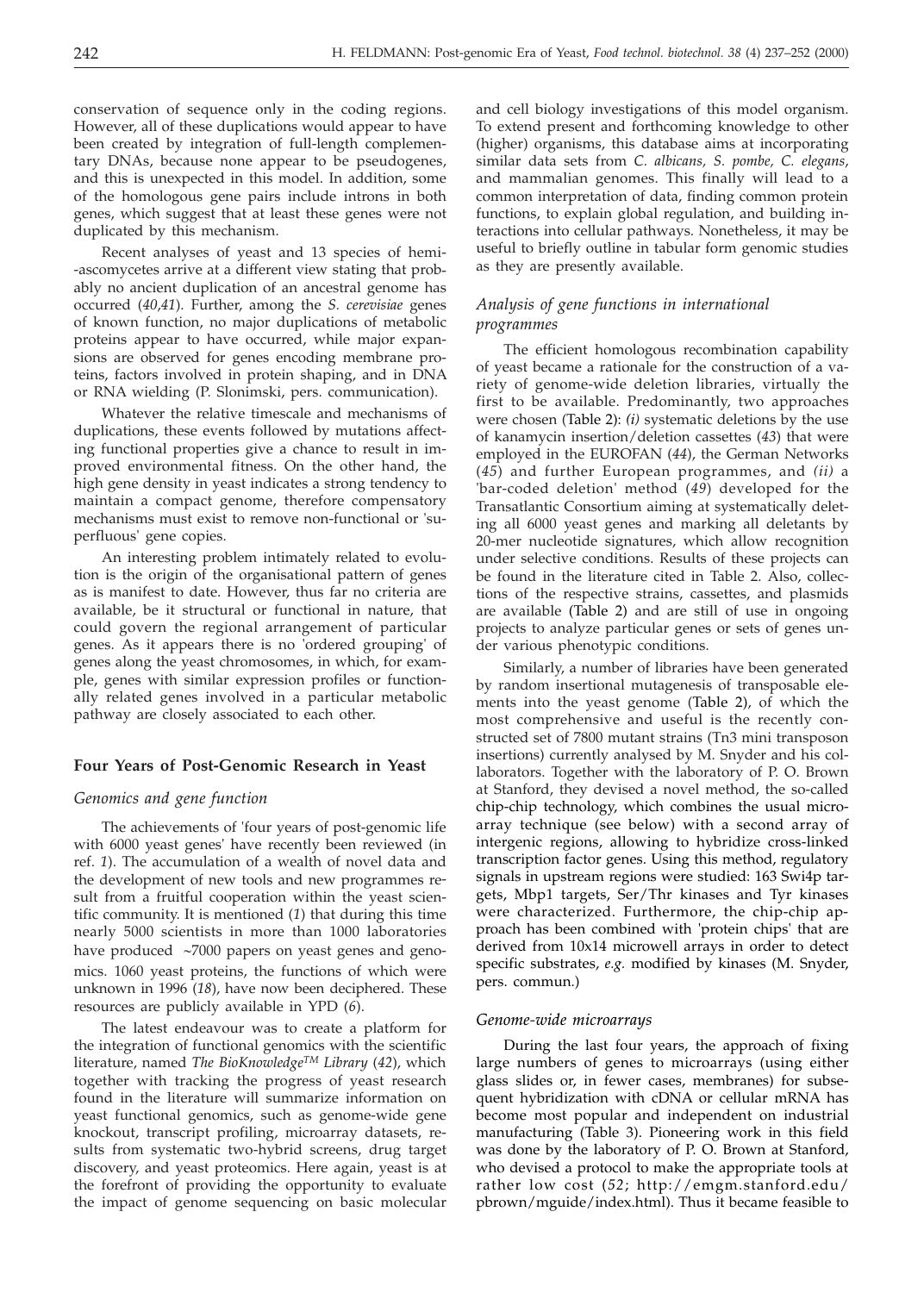|  | Table 2. Generation and analysis of yeast gene libraries |  |  |  |  |  |  |
|--|----------------------------------------------------------|--|--|--|--|--|--|
|--|----------------------------------------------------------|--|--|--|--|--|--|

| Project                                           | From                         | Number                              | Analysis                                                                                                    | Ref.  | Source available                                                                                                                                         |
|---------------------------------------------------|------------------------------|-------------------------------------|-------------------------------------------------------------------------------------------------------------|-------|----------------------------------------------------------------------------------------------------------------------------------------------------------|
| Delection mutant libraries                        |                              |                                     |                                                                                                             |       |                                                                                                                                                          |
| <b>EUROFAN</b>                                    | All chr se-<br>quenced by EU | 758/4400                            | 758 ORFs of unknown function.<br>systematically under various condi-<br>tions. Info to Projects: MIPS       | 43,44 | <b>EUROSCARF Frankfurt</b><br>http://www.uni-frankfurt.de/FB/mi<br>kro/euroscarf/index.html                                                              |
| German Genome Project                             | chr 2, chr                   | 322                                 | 322 ORFs of unknown function.<br>systematically under various condi-<br>tions. Info to Project: MIPS        | 44,45 |                                                                                                                                                          |
| 'Mass murder' approach                            | chr 11                       | 129 'tandem 217 ORFs<br>delections' |                                                                                                             | 46    |                                                                                                                                                          |
| Gif-sur-Yvette                                    | chr3                         | all??                               | ORFs systematically under various<br>conditions. Info to Project: MIPS                                      | 47    |                                                                                                                                                          |
| Giessen/St. Louis                                 | chr8                         | all??                               | ORFs systematically under various<br>conditions. Info to Project: MIPS                                      | 48    |                                                                                                                                                          |
| Transatlantic Consortium                          | all chr                      | 6400                                | Marked by unique 20-mer signatures 49<br>detectable under selective conditions                              |       | <b>RESEARCH GENETICS</b><br>http://www.resgen.com<br>http://www-deletion.stanford.edu<br>http://sequence-www.stan-<br>ford.edu/group/years deletion proj |
| Transposon insertion libraries                    |                              |                                     |                                                                                                             |       |                                                                                                                                                          |
| Ty1                                               | chr V?                       | limited                             |                                                                                                             | 50    |                                                                                                                                                          |
| Mu                                                | genome                       | limited                             |                                                                                                             |       |                                                                                                                                                          |
| $mTn-3$                                           | genome                       | 7800                                | Expression levels by lacZ reporter:<br>27 different phenotypes<br>Subcellular location by GFP/HA<br>tagging | 51    | http://ygac.med.yale.edu/                                                                                                                                |
| Gene Families, Data sets                          |                              |                                     |                                                                                                             |       |                                                                                                                                                          |
| EUROFAN: Chromosome<br>Structure                  |                              |                                     |                                                                                                             |       | JH Hegemann, Uni Düsseldorf<br>http://websrv.mips.biochem.mpg.de<br>/proj/eurofan 2/n2/index                                                             |
| EUROFAN: Sub-cellular Structure<br>and Organelles |                              |                                     |                                                                                                             |       | L Grivell. Uni Amsterdam<br>grivell@bio.uva.nl                                                                                                           |
| EUROFAN: The Yeast<br>Transportome                |                              |                                     |                                                                                                             |       | B André, ULB de Bruxelles<br>http://muntjac.mips.biochem.mpg.de<br>/eurofan/ytpd/index.html                                                              |

accomodate the entire set of yeast genes (6400 in an 3,24 cm2 array of 80x80 spots) to one chip, which can be simultaneously hybridized with two full complements of differently fluorescence-labeled mRNAs, one that has been derived under 'standard' conditions and used as a reference, while the other one is used to monitor changes in expression profiles under varying biological parameters, such as growth conditions (cell states, media), stress conditions, particular deletants or overexpressants ('master' genes, transcription factors, etc.). Evaluation can be effected by a number of appropriate tools (*52*).

Whereas in the beginning attention concentrated on a few selected conditions (Table 3, *52*–*60*), a recent study analysed 300 complete expression profiles in which transcript levels of 287 mutants and 13 compound-treated cell cultures had been generated (*61*). The immense speed (almost one transcript level analysed per chip per week or day) has already resulted in the generation of nearly 10<sup>12</sup> data points, which have to await further interpretation.

Rules that have to be taken into account with this type of approach to the yeast 'transcriptome' are discussed in ref. (*1*). Briefly, not only the preparation of DNA probes and culture conditions, possible cross- -hybridizations (see '*gene redundancy*') but also time courses of changes in transcript levels have to be consid-

ered; in several cases, therefore, kinetics of transcript levels have been studied (*e.g*. *52*–*54*). In too simple approaches, up to 5000/6000 genes can be found to changing the expression profile of the yeast cell. It is also important to note that only changes (in independently reproduced experiments) monitored in the range of 2–10 fold (or higher) can be considered significant. Further, it has to be borne in mind that expression profiles will not necessarily reflect the outcome of gene expression, as post-transciptional events, translation and post-translational modifications of the final gene products are to follow. In this regard, other approaches, such as Northern blots, monitoring the expression of fusion proteins, proteomic or biochemical methods have to be included in studies of gene expression to reach firm conclusions.

#### *Yeast proteomics and two-hybrid analysis*

The term 'proteome' has been coined in 1996 (*66*) as the set of proteins from a given cell, tissue or species. As the definition was initially based on the separation of cellular proteins by two-dimensional gel electrophoresis (overview: *67*), thus far only 2000 yeast proteins can be separated; the rest withstands this approach, being integral membrane proteins, small (<100 aa) proteins, or gene products in too low amounts to be detected (*i.e*. less than one fmole). Another obstacle, namely problems in reproducing protein 2D-patterns, seems to have been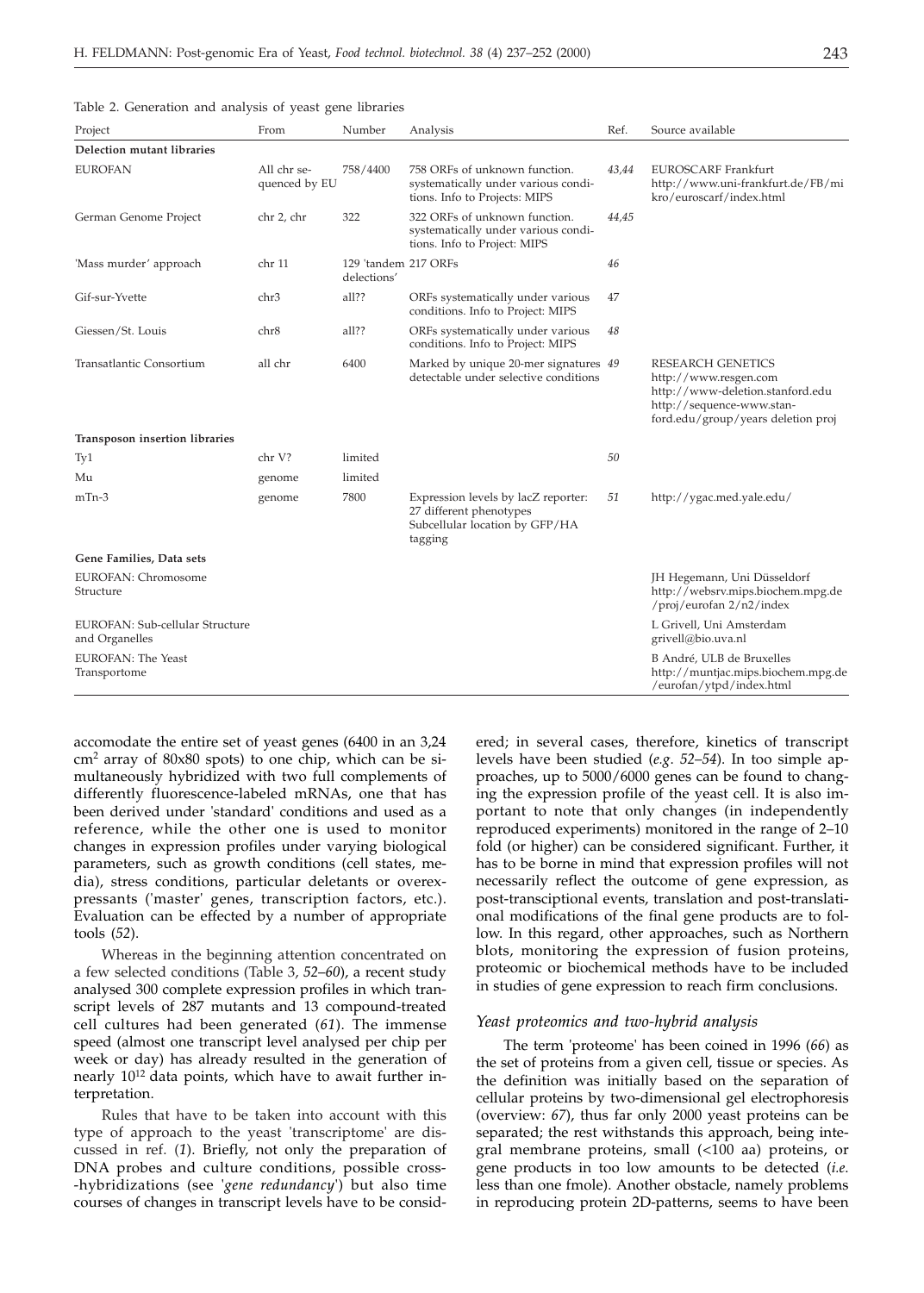overcome by appropriate standard tools and protocols (*68*). The identification of proteins from single spots of 2D gels by mass-spectrometry (overview: *69*) considerably improved the approach, as it is now possible to identify proteins or peptides from minimal amounts of material. Table 4 lists some of the latest achievements.

Of course, fine-tuning of activity and stability of the final products by post-translational modifications, such as modifications of particular amino acid residues by phosphorylation, glycosylation, acetylation, *etc*. have to be considered.

Table 3. Generation and analysis of yeast genes by microarrays

| Topic                                                                                                                                                               | Ref.  | Access to data points of analyses                                                       |
|---------------------------------------------------------------------------------------------------------------------------------------------------------------------|-------|-----------------------------------------------------------------------------------------|
| Exploring the metabolic and genetic control of gene expression on a genomic<br>scale                                                                                | 52    | http://cmgm.stanford.edu/pbrown/explore/                                                |
| Yeast microarrays for genome wide parallel genetic and gene expression analysis                                                                                     | 53    |                                                                                         |
| The transcriptional program of sporulation in budding yeast                                                                                                         | 54    | http://cmgm.Stanford.EDU/pbrown/sporulation/                                            |
| Characterization of three related glucose repressors and genes they regulate in<br>Saccharomyces cerevisiae                                                         | 55    |                                                                                         |
| Comprehensive identification of cell cycle-regulated genes of the yeast<br>Saccharomyces cerevisiae by microarray hybridization                                     | 56    | http://cellcycle-www.stanford.edu/                                                      |
| Dissecting the regulatory circuitry of an eukaryotic genome<br>An unusual eukaryotic protein phosphatase required for transcription<br>by RNA polymerase II and CTD | 57    | http://web.wi.mit.edu/young/pub/regulation.html                                         |
| Dephosphorylation in S. cerevisiae                                                                                                                                  |       | http://web.wi.mit.edu/young/CTD_phosphatase/<br>http://web.wi.mit.edu/young/TFIID_SAGA/ |
| Redundant roles for the TFID and SAGA complexes in global transcription<br>Chromosomal landscape of nucleosome-dependent gene expression<br>and silencing in yeast  |       | http://web.wi.mit.edu/young/chromatin/                                                  |
| The yeast A kinases differentially regulate iron uptake and respiratory function                                                                                    |       | http://web.wi.mit.edu/young/PKA/                                                        |
| Ploidy regulation of gene expression                                                                                                                                | 58    | http://staffa.wi.mit.edu/fink_public/ploidy/                                            |
| Systematic changes in gene expression patterns following adaptive<br>evolution in yeast                                                                             | 59    | http://genome-www.stanford.edu/evolution/                                               |
| Multidrug resistance                                                                                                                                                | 60    | http://www.biologie.ens.fr/fr/genetiqu/puces/publica-<br>tions/pdr1-3_3-7/index.html    |
| Microarrays from Ecole Normale Superiur, Paris                                                                                                                      |       | http://www.biologie.ens.fr/en/genetiqu/puces/microar<br>raysframe.html                  |
| ScanAlyze                                                                                                                                                           |       | http://rana.Stanford.EDU/software/                                                      |
| Microarrays preparation                                                                                                                                             |       | http://www.microarrays.org/                                                             |
| Transcription profiles and 2-hybrid screen data                                                                                                                     |       | http://www.proteome.com                                                                 |
| Microarrays-based approaches: gene functions and drug targets (INK-JET)                                                                                             | 61,62 | http://www.rii.com/tech/pubs/cell_hughes<br>http://www.rii.com/tech/p7bs/natgen_hughes  |
| Microarrays on membranes                                                                                                                                            |       | http://www.mips.biochem.mpg.de/proj/yeast/                                              |
| Filamentous growth in yeast (time course profiles)                                                                                                                  | 63    |                                                                                         |
| Comprehensive functional analysis by transcript profiling, 2D gels, MS in<br>proteomics at steady-state levels                                                      | 64    |                                                                                         |
| Chip-chip microarray technology                                                                                                                                     | 65    | http://ygac.med.yale.edu/                                                               |

Table 4. Proteomics: 2D gel electrophoresis, mass spectrometry and 2-hybrid analysis

| Topic                                                                                                                                                               | Ref.  | Access to data points of analyses                                                    |
|---------------------------------------------------------------------------------------------------------------------------------------------------------------------|-------|--------------------------------------------------------------------------------------|
| Analysis and identification of 300 yeast proteins (MS and other methods)                                                                                            | 70    | http://www.igbc.u-bordeaux.fr/ypm/                                                   |
| Proteins induced upon oxidative stress (proteome level)                                                                                                             | 71    |                                                                                      |
| cAMP mutants (proteome level)                                                                                                                                       | 72    |                                                                                      |
| Multidrug resistance mutants (proteome level)                                                                                                                       | 73    | http://www.biologie.ens.fr/fr/genetiqu/puces/publica-<br>tions/pdr1-3-3-7/index.html |
| Transcription profiles and 2-hybrid screen data (2000 proteins listed)                                                                                              |       | http://www.proteome.com                                                              |
| Testing $4 \cdot 10^6$ protein combinations in 2-hybrid analysis (11 % of total)                                                                                    | 77    |                                                                                      |
| Testing $1.2 \cdot 10^6$ protein combinations in 2-hybrid analysis (3 % of total)                                                                                   | 78    |                                                                                      |
| Testing $3 \cdot 10^6$ protein fragments (-250 aa) as preys against the full complement<br>of yeast genes as baits in 2-hybrid analysis $(2.5\%$ of total thus far) | 76.79 |                                                                                      |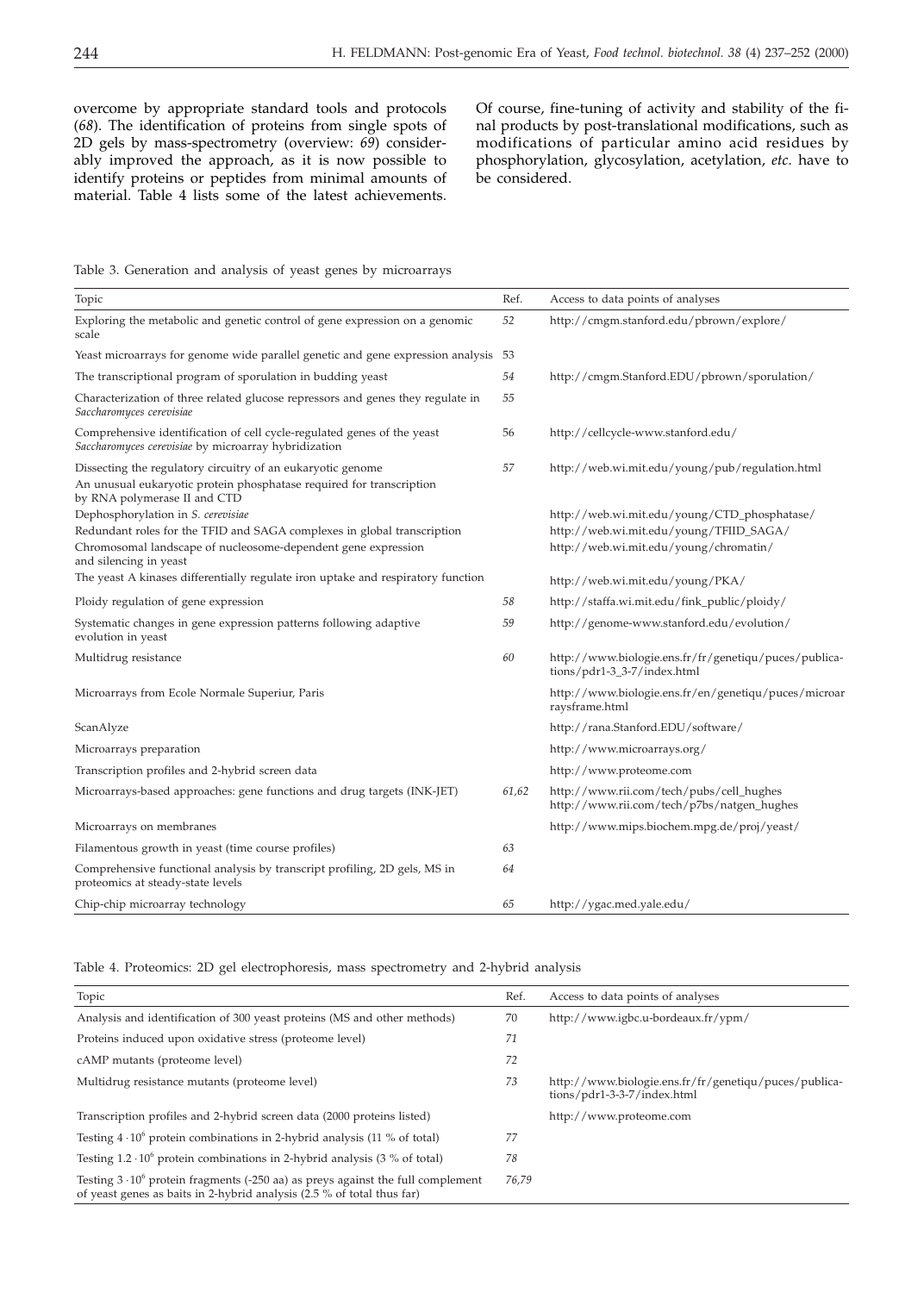#### *Systematic two-hybrid analysis*

The impetus for this ingenious method was the idea of identifying physical protein-protein interactions by coexpressing them in the same cell (*74*); yeast was argued to be the best organism for this approach. Since then, this technique has been widely applied and improvements or variations to the original scheme have been devised (*75*). Application of two-hybrid analysis to a systematic, genome-wide screen would afford the analysis of some  $36 \times 10^6$  combinations among all yeast proteins. This has not become feasible as yet, but recently initial large-scale analyses have been successfully carried out (*76*–*79*). The reader is referred to Table 4 for a listing and references. Remarkably, thousand interactions have been described in the latest project (*76*,*79*); a new complex being involved in the nuclear spliceosome, as well as in cytosolic mRNA degradation, has been characterized. Of course, interactions as identified by the two-hybrid approach still have to be confirmed and specified by other methods, which is a considerable task for future.

# **Molecular Mechanisms in Yeast Gene Transcription and Regulation**

#### *Basal transcription machineries*

Like other eukaryotes, yeast employs three different DNA-dependent RNA polymerases to effect basal transcription. The single entities, as well as all accessory regulatory factors, have been compiled in a web page (http://www.med.uni-muenchen.de/biochemie/YTFD/ index.htm). Each of the polymerases share five (smaller) subunits.

# *RNA polymerase I*

Pol I is exclusively reserved to transcribe ribosomal RNA genes: the holoenzyme is composed of 14 subunits and its activity is regulated by upstream activation factors (*80*). A precusursor rRNA molecule is formed and processed into the mature 28S and 18S rRNAs, and 5.8 sRNA (*81*). In yeast, the 5S RNA genes linked to the rRNA loci, are separately transcribed by Pol III, using specific factors (TFIIIA and TFIIIC that bind to the internal promoter elements, see below).

#### *RNA polymerase II*

The regulated transcription of the multitude of yeast protein-encoding genes presents a most challenging problem. While a multitude of complexes of the Pol II holoenzyme is involved in committing a gene for transcription (*82*), the basal activity is provided by RNA polymerase II itself, a complex composed of 12 subunits. Fig. 5 shows a summary of the components participating in the game. The implications of chromatin structure, chromatin remodeling (*83*), and participation of histone acetylase complexes (*84*) and deacetylase complexes (*85*) in the regulated expression of protein-encoding genes have been successively characterized during recent years, whereby the yeast system was greatly used to arrive at paradigms. While for particular aspects specific actions and interactions have been described at the molecular level and have lead to three-dimensional models, however, in great part, our understanding remains two-dimensional.

A compelling 'revolutionary' model describing DNA bending and wrapping around RNA polymerase in transcriptional mechanisms has recently been published by Coulomb and Burton (*86*; http://labcoulombe. usherb.ca/). Briefly, the essence of this thourough discussion for Pol II is as follows. The holoenzyme is suggested to interact with both promoter DNA and the accesory transcription factors (TAFIIs, TFIID or SAGA complex in yeast) for initial promoter recognition. Concomitantly,  $TAF_{IIs}$  interact with a number of the basal transcription factors. They also play important roles in promoter selection and are particularly important for recognition of several genes encoding cyclins and further genes responsible for cell cycle progression. Remarkably, a subset of the TAF $_{IIs}$  (probably five) have significant sequence similarity to the histones and may build a structure similar to a core histone octamer within the TFIID complex. Further, it has been shown that  $TAF<sub>IIs</sub>$  make many contacts to the general transcription factors.

Based on the current state of knowledge of  $TAF<sub>IIs</sub>$ and the concept of DNA wrapping, the authors (*86*) have presented a model, in which the  $TAF_{IIs}$  are involved in an intermediate step of formation of the Pol II pre- -initiation complex. It implicates the following requirements: *(i)* TFIID bound to DNA is a form of modified nucleosome core surrounded by a single left-handed loop of DNA. *(ii)* In many cases, a promoter should consist of the TATA-box binding protein (TBP),  $TAF_{IIs}$  and DNA; RNA Pol II and the general transcription factors (GTFs, such as TFIIA, TFIIB, TFIIE, TFIIF, TFIIH) may recognize both DNA and TFIID in promoter binding. *(iii)* Generally,  $TAF_{IIs}$  possess repressive transcriptional functions. *(iv)* Most activators and coactivators function by antirepression mechanisms leading to the release of TAFIIs from promoter DNA. *(v)* Some repressors function by locking the TFIID promoter structure. *(vi)* TFIID must clear off the core promoter to assemble the preinitiation complex, by an exchange towards Pol II and GTFs.

A thourough analysis of components of the basal transcription machinery that participate in Pol II transcription, and to which extention, has been carried out by lab of R. Young by the use of microarrays (*57*, Table 3).

# *Gene-specific factors, DNA-binding proteins, and promoters in Pol II transcription*

Whilst there exists a vast literature on the regulation of particular yeast genes, promoters and factor requirements in their expression (*87*) only a few cases have been detailed in terms of deciphering the underlying molecular expression mechanisms. Two examples are presented in this issue: regulated expression of the the yeast acid phosphatase (*PHO*) genes (*25*), and the yeast Gal4p activation system (*88*).

Our present ignorance on the majority of yeast promoter structures will change slowly. At best, we can currently offer putative DNA-binding sites for some 70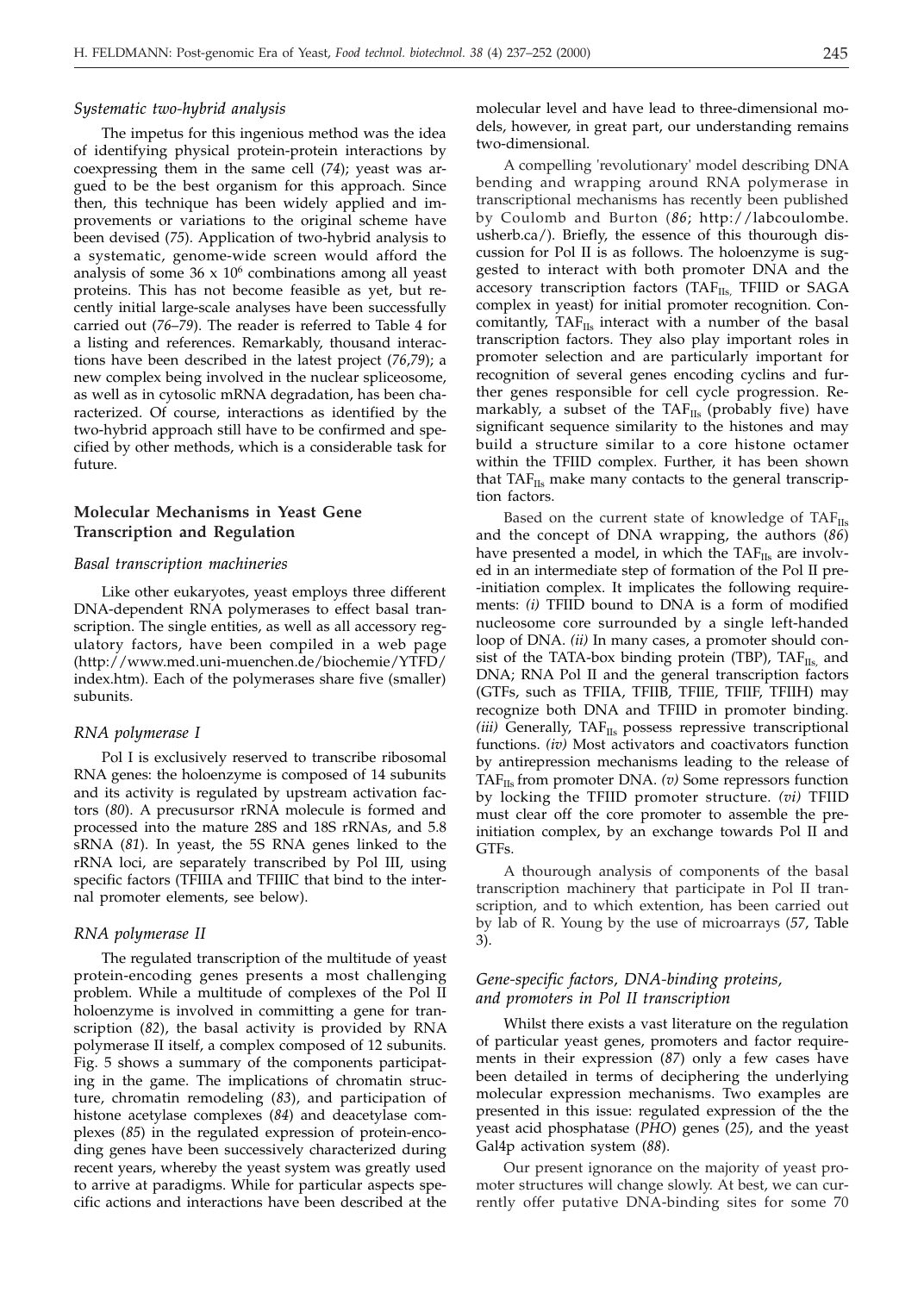

**Fig. 5. Polymerase II holoenzyme and subunits of the subcomplexes.** Composition of this figure has been modified using information given in ref. *57*

transcription factors, some of which have been determined by experimentation. Knowledge on these items is available but largely buried in the databases. Already along with the yeast sequencing project, we made a compilation of the then known yeast transcription factors, DNA-binding proteins, and the corresponding promoter consensus elements for our consortia (Kleine and Feldmann, 1990, unpublished) and applicable with the GCG Programme (*89*). A similar collection became available in 1995 (*90*). Using information from the various yeast databases, we have now started to develope a more detailed compilation (http://www.med.uni-muenchen.de/biochemie/YTFD/).

Very recently, microarray techniques have started to contribute to the analysis of particular transcription factors and promoter elements (cf. Table 3). In their studies

on meiosis, Chu et al. (*54*) have characterized Ndt80p, a protein involved in early induction of meiosis, and Ume6p. Components involved in the yeast pleiotropic drug response have been studied (*60*,*73*). A thourough analysis of some important yeast factors (Swi4p and Mbp1p) has been reported (*65*) and the data will be available on the web.

#### *RNA polymerase III*

Pol III is composed of 14 subunits (*91*). It is responsible for the transcription of the 274 intact tRNA genes, scattered as singular units throughout the genome, and (mostly in concert with Pol II) for most of the 58 snRNAs. The production of the 42 cellular tRNA species occurs through transcription of the corresponding genes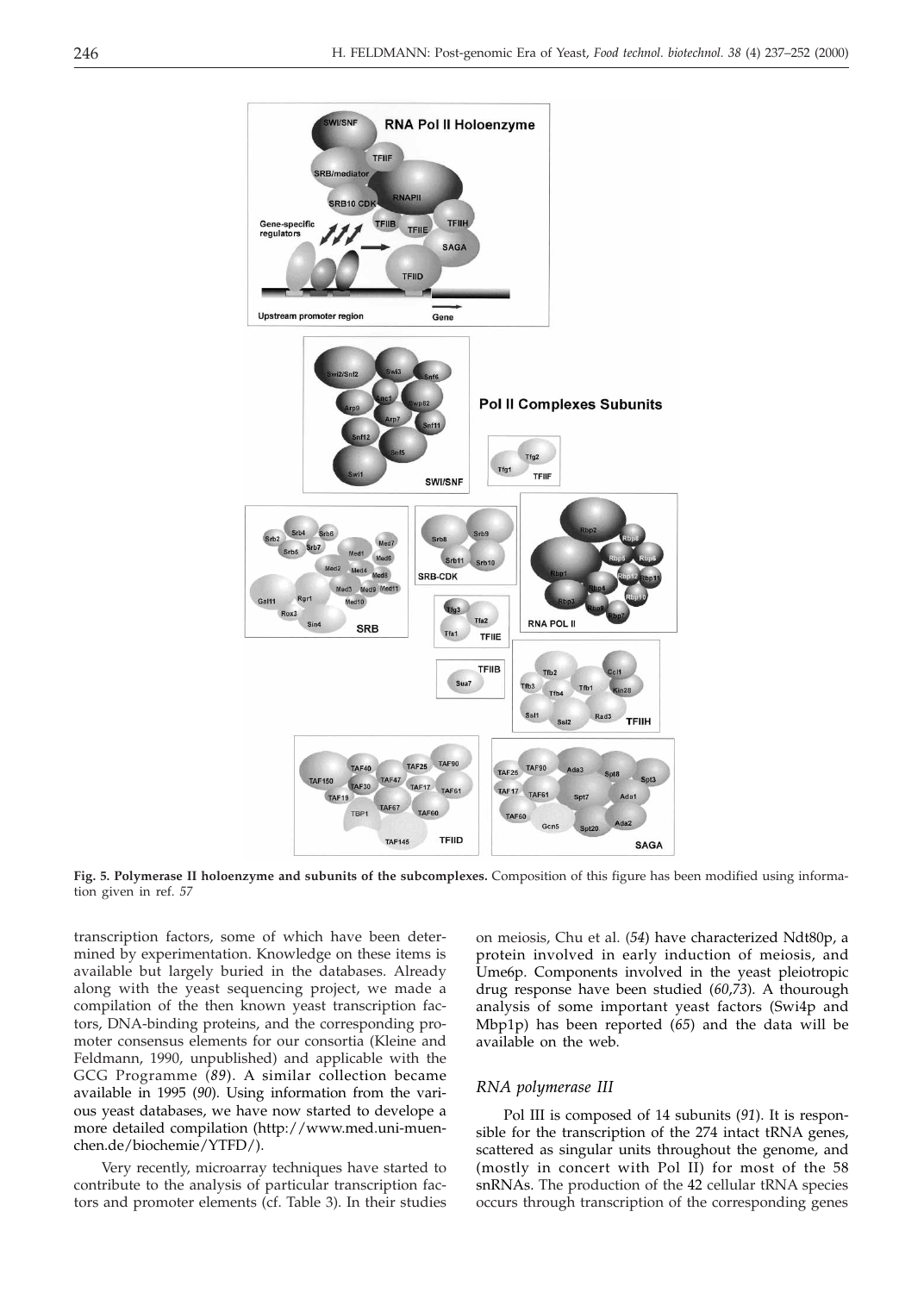

**Fig. 6. tRNA gene expression and chromatin structure.**

**A) tRNA gene with one positioned upstream nucleosome.** The A-box comprises nucleotides 17–24 (canonical tRNA nomenclature), the B-box those between 53 and 60. In different tRNA genes, the distance between the A and B boxes vary between 30 and 90 bp, depending on the length of the intron (30 bp in tDNA<sup>Syn2</sup>). Arrows indicate experimentally deduced DNaseI-sensitive sites. The stable transcription complex formed over the structural body of an intact tRNA gene, after digestion of chromatin by DNaseI, is visualized as a characteristic triplet of hypersensitive sites. Protected segments include the A and B boxes, and extend 30–40 bp upstream and 10–20 bp downstream, respectively.

**B) Formation of the assembly (initiation) complex.** Clearly, the spacings of the sensitive sites within the triplet sites do not reflect a nucleosomal array but are due to the stable complex formed between tDNA and polymerase III transcription factors that protect defined regions from nuclease attack and leave adjacent



regions accessible to DNaseI digestion. This interpretation was in good agreement with *in vivo* footprints of the transcription complex and the topographic model (*96*). The first upstream DNaseI-sensitive site that we observed was found located approximately 170 bp upstream from the tRNA gene specific band triplet, and the second upstream site has a similar spacing from this first one. This 'conventional' pattern demands the presence of one or two regularly positioned nucleosomes upstream of the transcriptional complex. Our model was substantiated by analysing tDNA<sup>Syn2</sup> and mutated versions of it, combined with a variety of different upstream flanking regions. The transcriptional complex formed on intact tDNA flanked by 'favorable' upstream regions was found to act as a strong boundary constraint for the positioning of nucleosomes over the upstream sequences: the first and the second upstream nucleosome reside in defined locations. This array was associated to efficient transcription. Contrary to this, 'non-favorable' sequences found to be unable of forming the regular nucleosomal array resulted in a low transcriptional activity. Upon insertion of a Ty1 delta element into this sequence, however, the array of positioned nucleosomes was completely restored and clearly showed a transcriptional up-modulating effect (*99*). This demonstrates that sequences in the upstream region of the tRNA gene can be changed such that they become amenable for nucleosome positioning. Moreover, efficient transcription of a given tRNA gene appears to depend on sequences far upstream which are not directly involved in the assembly of the transcription complex, but are able to trigger the formation of a transcriptionally suitable chromatin structure. Thus, the sequence-preference in the interactions of histones with the underlying DNA sequences upstream of the tRNA gene is either compatible with an array of positioned nucleosomes or outweighed by the boundary effect. When the A and B boxes in tDNA<sup>Syn2</sup> were mutated, the transcriptional complex was abolished and the chromatin pattern was changed in a way that the entire region over the modified tRNA gene remained largely free of nucleosomes, particularly no positioned nucleosomes were formed. This may indicate that the upstream sequences in these latter cases exhibit a higher degree of sequence-preference in nucleosome assembly than the above ones, thus competing with the positioning effect induced by the boundary of the transcription complex.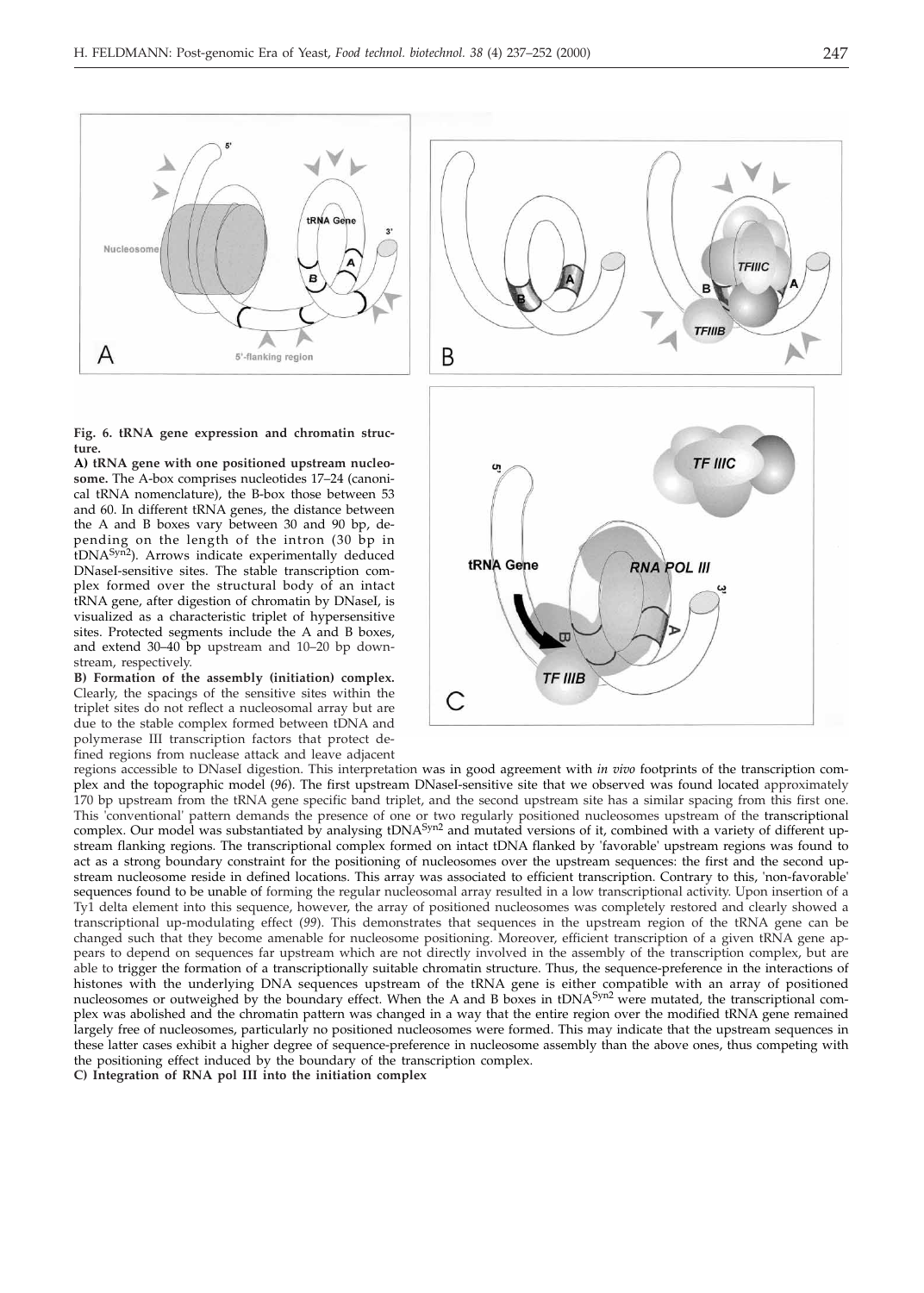and subsequent processing of the precursor molecules at their extended 5' and 3' termini as well as splicing of the precursors derived from the tRNA genes that contain introns (next to the anticodon) (review: *8*). The 5' flanking regions of tRNA genes are preferred target sites for the insertion of Ty elements and multiple transpositions into these 'hot-spots' result in complex patterns derived from sequences of the elements (reviews: *8*,*92*). As a consequence, yeast tRNA genes even those belonging to the same family are embedded in different and rather variable sequence contexts.

RNA polymerase III, unlike RNA polymerase II, is unable to transcribe through a nucleosome (*93*) giving the intragenic placement of the 'assembly' factors (TFIIIC for tRNA genes, and TFIIIA plus TFIIIC for 5S RNA genes) the key role in reserving a gene for transcription. TFIIIB is thought to function as the major anchor in the tDNA complex, marking the initiation site of transcription (*94*). In view of the fact that eukaryotic DNA has to be packaged in a highly condensed nucleosomal complex, a key question related to *in vivo* expression is how the formation of an active transcription complex becomes compatible with chromatin assembly. In this respect and because of their lesser complexity, Pol III transcribed genes have been investigated in the late 80s and early 90s. I will review some of these aspects, as they have not been covered recently.

In tRNA gene transcription, TFIIIC (now established to contain 8 different subunits; *91*) binds to the A and B boxes of the bipartite intragenic promoter (Fig. 6). TFIIIB can then enter the initiation complex. Assembly and topography of the initiation complex have been studied in details (for review see: *95*). In the yeast system, TFIIIB remains tightly bound to DNA during transcription and can direct multiple rounds of transcription, whereas TFIIIC can be stripped off without loss of transcriptional activity. In this regard, TFIIIC takes a role similar to TFIID in Pol II transcription, while TFIIIB is functionally equivalent to the initiation factors of transcription by RNA polymerases I or II, respectively.

There is a variety of evidence that 5'-noncoding sequences can modulate the level of tRNA gene transcription *in vitro* and *in vivo*. *In vitro*, not only promoter strength but also the exact site of initiation have been shown to be influenced by the 5'-flanking sequences (*8*). Ty1 or delta sequences like Ty3 or sigma sequences (*96*) inserted at cognate distances upstream of a tRNA gene were shown to up-modulate its transcription.

To exploit a possible relationsship between *in vivo* transcription and chromatin structure, we developed a system that allows to measure the *in vivo* transcriptional rate of a tRNA gene, which could be connected to different flanking regions, and to analyse the underlying chromatin structure concomitantly (*97*). As a unique reporter for such analyses we built an artificial yeast  $tRNA$  gene,  $tDNA^{Syn2}$ , some 130 bp in length, the body of which was derived from a tDNA<sup>Glu3</sup> tagged by the insertion of a 'pseudo-intron' of 30 bp that cannot be spliced out from the precursor. The essence of our studies (*97*; Krieg and Feldmann, 1994, unpublished) are summarized in the legend to Fig. 6.

The model we proposed implies that the overall chromatin organisation of the transcription complex correlates with the efficacy of tRNA gene expression: efficient transcription depends on the formation of the stable transcription complex and an array of upstream positioned nucleosomes (Fig. 6A). Clearly, the formation of the transcriptional complex in this model is very similar to the model of DNA wrapping in Pol II transcription (*86*).

Around that time, our findings were corroborated by two reports. Morse *et al.* (*98*) analyzed yeast transformants in which a yeast tRNA gene was fused to strong nucleosome positioning signals such that the predicted nucleosome structure would incorporate the tRNA start site and essential A-box element near to its center. They found that competent tRNA genes were transcribed *in vivo* and were not incorporated into positioned nucleosomes, whereas mutated, inactive tRNA genes were incorporated into nucleosomes whose positions were as predicted. This finding demonstrates that the transcriptional competence of the tRNA gene determined its ability to override a nucleosome positioning signal *in vivo* and establishes that a hierarchy exists between *cis*-acting elements and nucleosome positioning signals. In the modified tRNA gene constructs we used, the flanking sequences obviously did not contain strong nucleosome positioning signals, because the inactive tRNA gene was not incorporated into nucleosomes as inferred from its high accessibility to cleavage by DNaseI.

Burnol *et al.* (*99*) demonstrated that, after nucleosome reconstitution or chromatin asssembly on a tRNA<sup>Glu</sup> gene, transcription became dependent on TFIIIC and on the integrity of the B-block element. The authors concluded that TFIIIC is related to chromatin repression rather than to transcription complex assembly and seems to be required to help transcription factors to gain access to DNA and to stabilize productive transcription complexes. For example, binding of TFIIIC to the B block could perturb chromatin structure, thus allowing assembly of TFIIIB components at the upstream promoter.

Several explanations could be envisaged to interpret the above results. One possibility is that TFIIIC takes a dual role, namely to clear the tRNA transcriptional unit of a repressive nucleosome structure and, once it has been bound to the internal promoter elements, to facilitate the entry of the other components of the transcription complex. This type of mechanism had been proposed in several instances of polymerase II transcription units (for review, *100*). This view anticipated the analogy of TFIIIC to TFIID.

Second possibility is that a competition occurs between nucleosome positioning and transcription factor binding. The findings of Morse *et al.* (*98*) clearly showed that in the case of an intact tRNA gene factor binding dominates. The reason for the dominance of the cognate transcription factors (TFIIIB and TFIIIC) may lie in their (temporal or spatial) cellular abundance or in a higher affinity for the same DNA sequences as compared to the histones. In any case, transcription of tRNA genes seems to be more resistant to nucleosome-mediated repression than are class II or 5SRNA genes.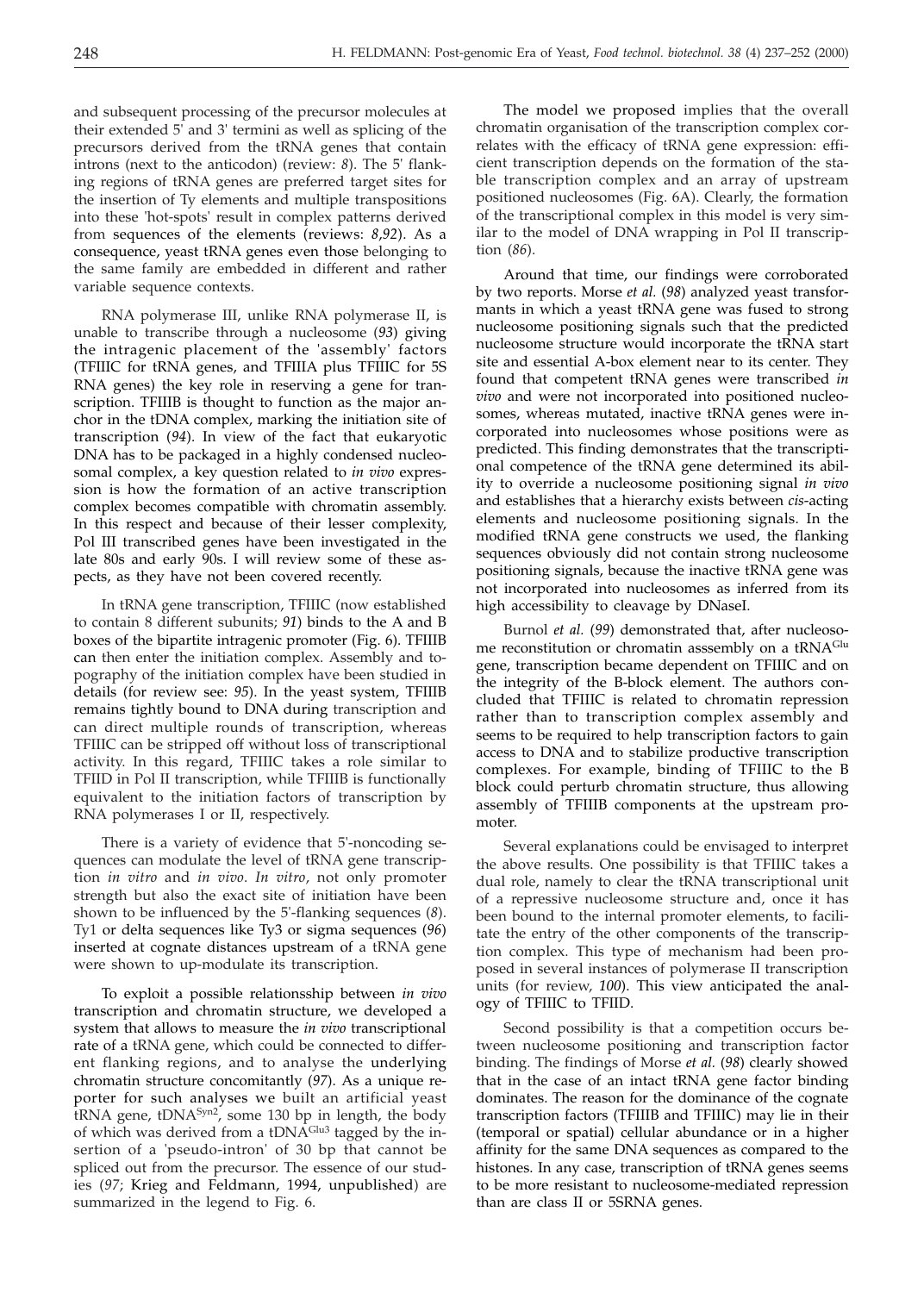From a functional viewpoint, a third possibility can be envisaged to explain the dominance of the tRNA gene transcriptional unit, namely that the assembly of nucleosomes on tDNA is excluded *a priori*. Our findings, that a mutated tRNA gene is largely free of nucleosomes, would favor this assumption. Nucleosome exclusion might be due to the exceptional high (G+C) content of the tRNA genes, which thus might represent sort of nucleosomophobic sequences to particular structural features of tDNA (*e.g.* DNA-bending), or to additional factors involved in complex formation.

Changes in nucleosomal arrays, as observed for the tDNASyn2 variants (*97*), possibly reflect local changes in nucleosome affinities for particular sites, due to alterations of DNA structure. Indeed, »statistical sequencing« of core DNA points to sequence-dependent variation in flexibility as one factor in nucleosome affinity. As these parameters cannot be predicted from a particular sequence, systematic alterations entailing deletions or substitutions of the flanking region of a particular tRNA gene would not have been meaningful. Even subtle modifications could completely change the structural context, and therefore, not only *in vitro* but also *in vivo* studies of this kind have to be viewed with caution. The great advantage of the approach we have taken was that transcription efficiency could be directly determined and correlated with chromatin structure.

The modulatory effects on *in vivo* tDNA expression of particular sequences in our constructs were moderate (no greater than 5-fold). One has to consider, however, that most of the tRNA genes occur in multiple copies, so that gene dosage together with modulation might in effect adapt the number of tRNA transcripts to actual growth requirements. It is also conceivable that the expression of a tRNA gene could be diminished or even completely repressed through particular flanking sequences that contain a strong nucleosomal positioning signal and thus could overcome the positioning by the boundary mechanism, although this might not be very meaningful under natural conditions. Artificially, a region-specific effect has been demonstrated by placing a tRNA gene at HMR. Normally, expression of the genes at HMR is repressed, and so is the expression of the tRNA gene at this location (*98*). Apparently, the repression of the silent mating type loci is mediated by the chromatin structure and, especially, dependent on intact histone H4.

From our experiments it was not possible to discriminate which of the tRNA transcription factors is the particularly active element in positioning upstream nucleosomes. With a view to the antirepression effect of TFIIIC (*99*) and the outcome of our experiments, one could argue that TFIIIC takes the dominant role. Depending on the upstream sequences, an array of nucleosomes is then generated which is more or less favorable for TFIIIB to enter the transcription complex. Only when the nucleosomes become accurately positioned, the complex will be formed and stabilized in a way to guarantee optimal transcription. In the light of more recent findings, one might even anticipate that the regular array then allows for an interaction of the histones with a component of the transcription complex,

possibly TFIIIB, and that by this the nucleosomes have an activating role in tRNA gene expression.

#### *5S RNA transcription*

For the 5S RNA genes, it has been shown that competition can occur between transcription complex assembly and chromatin assembly on replicating DNA *in vitro*. If nucleosome assembly is predominant, this leads to a selective repression of the 5S RNA genes, which is viewed as an important variable in determining gene activity (*101*). *In vitro*, the formation of transcriptionally competent yeast 5S RNA gene chromatin is dependent on the preformation of a complex consisting of all three transcription factors; if, by contrast, yeast 5S DNA is first assembled into chromatin with core histones, the gene is inaccessible to the polymerase III gene transcription machinery. Chromatin-mediated inhibition of the 5S gene takes place under conditions, in which tRNA genes are transcribed. On the other hand, tRNA gene transcription remains unaffected by partial loss of nucleosomes in yeast under conditions in which several class II genes are transcriptionally activated.

# **Outlook**

The yeast genome sequence programme has yielded a wealth of information on some 6000 genes, half of which would not have been detected by conventional approaches. Remarkably, some 1000 of these novel gene functions have been characterized in the four years of yeast post-genomic era. Further, novel insights have been gained into gene stucture, gene function, protein-protein interactions, and molecular mechanisms of gene expression. This knowledge has largely accumulated by the use of genome-wide microarrays built from the entire set of yeast genes and other large-scale approaches, and is now beginning to merge into useful data libraries. Together with the available literature, these will summarize information on yeast functional genomics, such as genome-wide gene knockout, transcript profiling, microarray datasets, results from systematic two-hybrid screens, drug target discovery, and yeast proteomics. Here again, yeast is at the forefront of providing the opportunity to evaluate the impact of genome sequencing on basic molecular and cell biology investigations of this model organism. In this review, particular attention has been devoted to salient aspects of the molecular mechanisms underlying basal transcription by the RNA polymerases in yeast.

Although we are still far from understanding of how a simple eukaryotic cell might work, we are now on the way to compile information on regulatory circuits and metabolic networks, in a multitude of physiological conditions or environmental constraints. Finally, it will need a high imaginative power to be able to conceive how all these processes and trafficking occur in a cell packed with interacting molecules.

#### *Acknowledgments*

Our work has been supported by grants from Deutsche Forschungsgemeinschaft (SFB 190, München), Fonds der Chemischen Industrie, EU BRIDGE and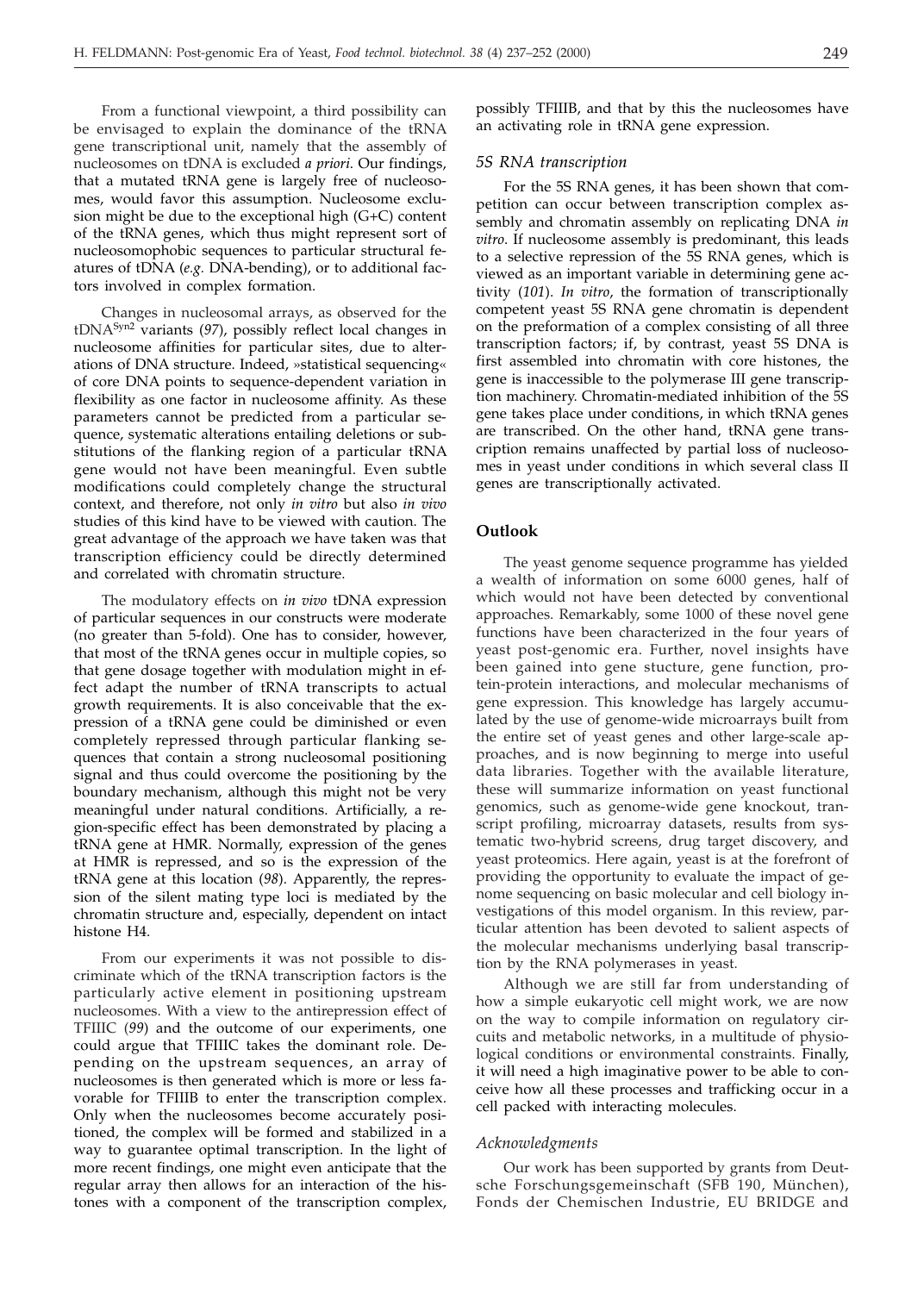EUROFAN programmes. I wish to thank all collaborators and colleagues who have contributed to this work over the past years.

#### **References**

- *1.* A. Goffeau, *FEBS Lett. 480* (2000) 37–41.
- *2.* H. Feldmann: The yeast *Saccharomyces cerevisiae*: Insights from the First Complete Eukaryotic Genome Sequence. In: *Molecular Fungal Biology,* R. P. Oliver, M. Schweizer (Eds.), Cambridge University Press (1999) pp. 78–134.
- *3.* A. Goffeau, B. G. Barrell, H. Bussey, R. W. Davis, B. Dujon, H. Feldmann, F. Galibert, J. D. Hoheisel, C. Jacq, M. Johnston, E. J. Louis, H.-W. Mewes, Y. Murakami, P. Philippsen, H. Tettelin, S. G. Oliver, *Science, 274* (1996) 546–567.
- *4.* A. Goffeau, R. Aert, M. L. Agostini-Carbone, A. Ahmed, M. Aigle *et al.*, *Nature, 387* (1997) (suppl.) 1–105.
- *5.* H. Feldmann: *ICRF Handbook of Genome Analysis,* N. K. Spurr, B. D. Young, S. P. Bryant (Eds.), Chapter 30, Blackwell Science Publications, Oxford (1997).
- *6.* MIPS (http://www.mips.biochem.mpg.de); SGD (http://genome-www.stanford.edu/Saccharomyces) and YPD (http://www.proteome.com).
- *7.* H.-W. Mewes, K. Albermann, M. Bähr, D. Frishman, A. Gleissner, J. Hani, K. Heumann, K. Kleine, A. Maierl, S. G. Oliver, F. Pfeiffer, A. Zollner, *Nature, 387* (1997) (suppl.) 9–32.
- *8.* J. Hani, H. Feldmann, *Nucleic Acids Res. 26* (1998) 689–696.
- *9.* F. Foury, T. Roganti, N. Lecrenier, B. Purnelle, *FEBS Lett. 440* (1998) 325–331.
- *10.* J. M. Cherry, C. Ball, S. Weng, G. Juvik, R. Schmidt, C. Adler, B. Dunn, S. Dwight, L. Riles, R. K. Mortimer, D. Botstein, *Nature (suppl.), 387* (1997) 67–74.
- *11.* M. Johnston, *Trends Genet. 12* (1996) 242–243.
- *12.* E. J. Louis, R. H. Borts, *Genetics, 139* (1995) 125–136.
- *13.* H. Feldmann, M. Aigle, G. Aljinovic, B. Andre *et al*., *EMBO J. 13* (1994) 5795–5809.
- *14.* M. Viswanathan, G. Muthukumar, Y. S. Cong, J. Lenard, *Gene, 148* (1994) 149–153.
- *15.* F. Palladino, S. M. Gasser, *Curr. Opin. Cell Biol. 6* (1994) 373–379.
- *16.* M. Cockell, M. Gotta, F. Palladino, S. G. Martin, S. M. Gasser, *Cold-Spring-Harb. Symp. Quant. Biol. 63* (1998) 401–12.
- *17.* Y. Tzfati, T. B. Fulton, J. Roy, E. H. Blackburn, *Science, 288* (2000) 863–867. J. Zhou, E. K. Monson, S. Teng, V. P. Schulz, V. A. Zakian, *Science, 289* (2000) 771–774.
- *18.* J. I. Garrells, *Nucleic Acids Res. 24* (1996) 46–49; http://www.proteome.com/
- *19.* R. Percudani, A. Pavesi, S. Ottonello, *J. Mol. Biol. 268* (1997) 322–330.
- *20.* B. Dujon, *Trends Genet. 12* (1996) 263–270.
- *21.* R. Stucka, H. Feldmann, In: *Molecular Genetics of Yeast, a Practical Approach*, J. R. Johnston (Ed.), IRL Press, Oxford (1994), pp. 49–64.
- *22.* R. J. Planta, *Yeast, 13* (1997) 1505–1518.
- *23.* J. Perez-Martin, *FEMS Microbiol. Rev. 23* (1999) 503–523.
- *24.* D. R. Nelson, C. M. Felix, J. M. Swanson, *J. Mol. Biol. 277* (1998) 285–308.
- 25. P. D. Gregory, S. Barbarić, W. Hörz, Food Technol. Biotec*hnol. 38* (2000) 295–303.
- *26.* R. Stucka, S. Dequin, J. M. Salmon, C. Gancedo, *Mol. Gen. Genet. 229* (1991) 307–315.
- *27.* M. Pammer, P. Briza, A. Ellinger, T. Schuster, R. Stucka, H. Feldmann, M. Breitenbach, *Yeast, 8* (1992) 1089–1099.
- *28.* A. Goffeau, J. Park, I. T. Paulsen, J. L. Jonniaux, T. Dinh, P. Mordant, M. H. Sailer jr., *Yeast, 13* (1997) 43–54.
- *29.* A. Decottignies, A. Goffeau, *Nature Genet. 15* (1997) 137– 145.
- *30.* B. André (2000) The Yeast Transportome; http://www.mips.biochem.mpg.de/yeast/
- *31.* R. Schnall, G. Mannhaupt, R. Stucka, R. Tauer, S. Ehnle, C. Schwarzlose, I. Vetter, H. Feldmann, *Yeast, 10* (1994) 1141– 1151.
- *32.* H. Feldmann, *Food Technol. Biotechnol. 37* (1999) 9–19.
- *33.* R. Tauer, G. Mannhaupt, R. Schnall, A. Pajic, T. Langer, H. Feldmann, *FEBS Lett. 353* (1994) 197–200.
- *34.* T. Langer, *Trends Biochem. Sci. 25* (2000) 247–251.
- *35.* M. Johnston, S. Andrews, R. Brinkman, J. Cooper *et al.*, *Science, 265* (1994) 2077–2082.
- *36.* K. Heumann, C. Harris, H. W. Mewes: Exhaustive Analysis of Genetic Redundancy in *S. cerevisiae*. In: *Proceedings of the Fourth Int. Conf. Intelligent Systems for Molecular Biology*, AAAI Press, Menlo Park (1996) pp. 98–108.
- *37.* H. Bussey, D. B. Kaback, W. Zhong, D. T. Vo *et al.*, *Proc. Natl. Acad. Sci. USA, 92* (1995) 3809–3813.
- *38.* H. W. Mewes, K. Heumann, *Proc. 6th Ann. Symp. on Combinatorial Pattern Matching, LNCS 937* (1995) 261–285.
- *39.* K. H. Wolfe, D. C. Shields, *Nature, 387* (1997) 708–713.
- *40.* J.–L. Souciet *et al.*, *FEBS Lett*., in preparation.
- *41.* B. Dujon *et al.*, *FEBS Lett*., in preparation.
- *42.* YPDTM; http://www.proteome.com
- *43.* A. Wach, A. Brachat, R. Pohlmann, P. Philippsen, *Yeast, 10* (1994) 1793–1808.
- *44.* S. G. Oliver, *Trends Genet. 12* (1996) 241–242.
- *45.* K.-D. Entian, T. Schuster, J. H. Hegemann, D. Becher, H. Feldmann *et al.*, *Mol. Gen. Genet. 262* (1999) 683–702.
- *46.* C. Fairhead, A. Thierry, F. Denis, M. Eck, B. Dujon, *Gene, 223* (1998) 33–46.
- *47.* K. J. Rieger, M. El-Alama, G. Stein, C. Bradshaw, P. P. Slonimski, K. Maundrell, *Yeast, 15* (1999) 513–526.
- *48.* R. Niedenthal, L. Riles, U. Guldener, M. Johnston, *Yeast, 15* (1999) 1775–1796.
- *49.* E. A. Winzeler, D. D. Shoemaker, A. Astromoff, H. Liang *et al.*, *Science, 285* (1999) 901–906.
- *50.* V. Smith, K. N. Chou, D. Lashkari, D. Botstein, P. O. Brown, *Science, 274* (1996) 2069–2074.
- *51.* P. Ross-MacDonald, P. S. R. Coelho, T. Roemer, S. Agarwal *et al.*, *Nature, 402* (1999) 413–418.
- *52.* J. L. DeRisi, V. R. Iyer, P. O. Brown, *Science, 278* (1997) 680–686.
- *53.* D. A. Lashkari, J. L. DeRisi, J. H. McCusker, A. F. Namath, C. Gentile, S. Y. Hwang, P. O. Brown, R. W. Davis, *Proc. Natl. Acad. Sci. USA, 94* (1997) 13057–13062.
- *54.* S. Chu, J. L. DeRisi, M. Eisen, J. Mulholland, D. Botstein, P. O. Brown, I. Herskowitz, *Science, 282* (1998) 699–705.
- *55.* L. L. Lutfiyya, V. R. Iyer, J. DeRisi, M. J. DeVit, P. O. Brown, M. Johnston, *Genetics, 150* (1998) 1377–1391.
- *56.* P. T. Spellman, G. Sherlock, M. Q. Zhang, V. R. Iyer, K. Anders, M. Eisen, P. O. Brown, D. Botstein, B. Futcher, *Mol. Biol. Cell, 9* (1998) 3273–3297.
- *57.* F. C. Holstege, E. G. Jennings, J. J. Wyrick, T. I. Lee, C. J. Hengartner, M. R. Green, T. R. Golub, E. S. Lander, R. A. Young, *Cell, 95* (1998) 717–728; M. S. Kobor, J. Archambault, W. Lester, F. C. Holstege, O. Gileadi, D. B. Jansma, E. G. Jennings, F. Kouyoumdjian, A. R. Davidson, R. A. Young, J. Greenblatt, *Mol. Cell, 4* (1999)
	- 55–62; T. I. Lee, H. C. Causton, F. C. Holstege, W. C. Shen, N. Hannett, E. G. Jennings, F. Winston, M. R. Green, R. A. Young, *Nature, 405* (2000) 701–704;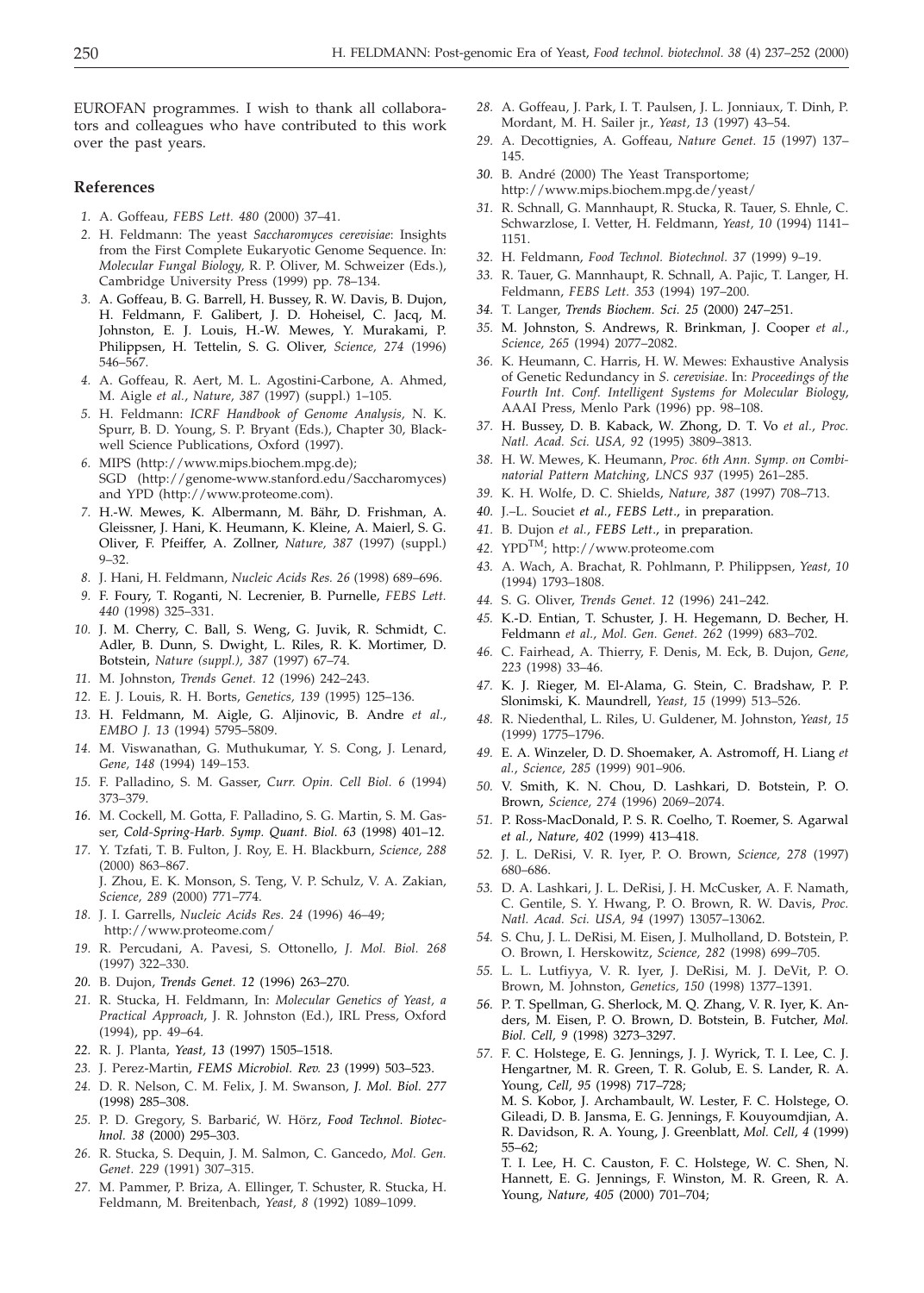J. J. Wyrick, F. C. Holstege, E. G. Jennings, H. C. Causton, D. Shore, M. Grunstein, E. S. Lander, R. A. Young, *Nature, 402* (1999) 418–421;

L. S. Robertson, H. C. Causton, R. A. Young, G. R. Fink, *Proc. Natl. Acad. Sci. USA, 97* (2000) 5984–5988.

- *58.* T. Galitski, A. J. Saldanha, C. A. Styles, E. S. Lander, G. R. Fink, *Science, 285* (1999) 251–254.
- *59.* T. Ferea, D. Botstein, P. O. Brown, R. F. Rosenzweig, *Proc. Natl. Acad. Sci. USA, 96* (1999) 9721–9726.
- *60.* J. DeRisi, B. van den Hazel, P. Marc, E. Balzi, P. Brown, C. Jacq, A. Goffeau, *FEBS Lett. 470* (2000) 156–160.
- *61.* C. J. Roberts, B. Nelson, M. J. Marton, R. Stoughton, M. R. Meyer, H. A. Bennett, Y. D. He, H. Dai, W. L. Walker, T. R. Hughes, M. Tyers, C. Boone, S. H. Friend, *Science, 287* (2000) 873–880;
- *62.* T. R. Hughes, M. J. Marton, A. R. Jones, C. J. Roberts, R. Stoughton, C. D. Armour, H. A. Bennett, E. Coffey, H. Dai, Y. D. He, M. J. Kidd, A. M. King, M. R. Meyer, D. Slade, P. Y. Lum, S. B. Stepaninats, D. D. Shoemaker, D. Gachotte, K. Chakraburtty, J. Simon, M. Bard, S. H. Friend, *Cell, 102* (2000) 109–126.
- *63.* H. D. Madhani, C. A. Styles, G. R. Fink, *Cell, 91* (1997) 673–84.
- *64.* F. Baganz, A. Hayes, R. Farquhar, P. R. Butler, D. C. Gardner, S. G. Oliver, *Yeast, 14* (1998) 1417–1427.
- *65.* M. Snyder *et al.*, in preparation
- *66.* M. R. Wilkins, C. Pasquali, R. D. Appel, K. Ou, O. Golaz, J. C. Sanchez, J. X. Yan, A. A. Gooley, G. Hughes, I. Humphery-Smith, K. L. Williams, D. F. Hochstrasser, *Biotechnology (NY), 14* (1996) 61–65; K. L. Williams, A. A. Gooley, N. H. Packer, *Today's Life Sci. 8* (1996) 16–21.
- *67.* J. E. Celis, M. Kruhoffer, I. Gromova, C. Frederiksen, M. Ostergaard, T. Thykjaer, P. Gromov, J. Yu, H. Palsdottir, N., Magnusson, T. F. Orntoft, *FEBS Lett. 480* (2000) 2–16.
- *68.* A. Blomberg, L. Blomberg, J. Norbeck, S. J. Fey, P. M. Larsen, M. Larsen, P. Roepstorff, H. Degand, M. Boutry, A. Posch, *Electrophoresis, 16* (1995) 1935–1945.
- *69.* J. S. Andersen, M. Mann, *FEBS Lett. 480* (2000) 25–31.
- *70.* M. Perrot, F. Sagliocco, T. Mini, C. Monribot, U. Schneider, A. Shevchenko, A., M. Mann, P. Jeno, H. Boucherie, *Electrophoresis, 20* (1999) 2280–2298.
- *71.* C. Godon, G. Lagniel, J. Lee, J. M. Buhler, S. Kieffer, M. Perrot, H. Boucherie, M. B. Toledano, J. Labarre, *J. Biol. Chem. 273* (1998) 22480–22489.
- *72.* J. Norbeck, A. Blomberg, *Yeast, 16* (2000) 121–128.
- *73.* A. Navrocki, S. J. Fey, A. Goffeau, P. Roepsdorff, P. M. Larsen, in press
- *74.* S. Fields, O. K. Song, *Nature, 340* (1989) 245–246.
- *75.* M. R. Martzan, S. M. McCraith, F. M. Spinelli, F. M. Torres, S. Fields, E. J. Grayhack, E. M. Phizicky, *Science, 286* (1999) 1153–1155.
- *76.* P. Legrain, L. Selig, *FEBS Lett. 480* (2000) 32–36.
- *77.* T. Ito, K. Tashiro, S. Muta, R. Ozawa, T. Chiba, M. Nishizawa, K.Yamamoto, S. Kuhara, Y. Sakaki, *Proc. Natl. Acad. Sci. USA, 97* (2000) 1143–1147.
- *78.* P. Uetz, L. Giot, G. Cagney, T. A. Mansfield, R. S. Judson, J. R. Knight, D. Lockshon, V. Narayan, M. Srinivasan, P. Pochart, A. Qureshi-Emili, Y. Li, B. Godwin, D. Conover, T. Kalbfleisch, G. Vijayadamodar, M. Yang, M. Johnston, S. Fields, J. M. Rothberg, *Nature, 403* (2000) 623–627.
- *79.* M. Fromont-Racine, A. E. Mayes, A. Brunet-Simon, J. C. Rain, A. Colley, I. Dix, L. Decourty, N. Joly, F. Ricard, J. D. Beggs, P. Legrain, *Yeast, 17* (2000) 95–110.
- *80.* M. Oakes, I. Siddiqi, L. Vu, J. Aris, M. Nomura, *Mol. Cell. Biol. 19* (1999) 8559–8569.
- *81.* S. Fath, P. Milkereit, A.V. Podtelejnikov, N. Bischler, P. Schultz, M. Bier, M. Mann, H. Tschochner, *J. Cell. Biol. 149* (2000) 575–590.
- *82.* J. R. Warner, *Trends Biochem. Sci. 24* (1999) 437–440.
- *83.* P. D. Gregory, W. Hörz, *Curr. Opin. Cell. Biol. 10* (1998) 339–345.
- *84.* P. A. Wade, A. P. Wolffe, *Curr. Biol. 7* (1997) R82-84; D. E. Sterner, S. L. Berger, *Microbiol. Mol. Biol. Rev.* 64 (2000) 435–459.
- *85.* A. A. Carmen, G. R. Griffin, J. R. Calaycay, S. E. Rundlett, Y. Suka, M. Grunstein*, Proc. Natl. Acad. Sci. USA, 96* (1999) 12356–12361.
- *86.* B. Coulomb, Z. F. Burton, *Microbiol. Mol. Biol. Rev. 63* (1999) 457–478.
- *87.* J. Zhu, M. Q. Zhang, *Bioinformatics, 15* (1999) 607–611.
- *88.* K. Breuning, *Food Technol. Biotechnol. 38* (2000) 287–293.
- *89.* J. Devereux, P. Haeberli, O. Smithies, *Nucleic Acids Res.* 12 (1984) 387–395.
- *90.* V. V. Svetlov, T. G. Cooper, *Yeast, 11* (1995) 1439–1484.
- *91.* A. Flores et al., *Proc. Natl. Acad. Sci. USA, 96* (1999) 7815–7820.
- *92.* M. J. Curcio, R. H. Morse, *Trends Genet.* 9 (1996) 436–438.
- *93.* R. H. Morse, *EMBO J. 8* (1989) 2343–2351.
- *94.* B. Bartholomew, G. A. Kassavetis, E. P. Geiduschek, *Mol. Cell. Biol. 11* (1991) 5181–5189.
- *95.* N. Hernandez, *Genes Dev. 7* (1993)1291–1308.
- *96.* J. Kirchner, C. M. Conolly, S. B. Sandmeyer, *Science, 267* (1995) 1488–1491.
- *97.* R. Krieg, R. Stucka, S. Clark, H. Feldmann, *Nucleic Acids Res. 19* (1991) 3849–3855.
- *98.* R. H. Morse, S. Y. Roth, R. Simpson, *Mol. Cell. Biol. 12* (1992) 4015–4025.
- *99.* A.-F. Burnol, F. Margottin, J. Huet, G. Almouzni, M. N. Prioleau, M. Méchali, A. Sentenac, *Nature, 362* (1963) 475–477.
- *100.* J. Svaren, W. Hörz, *Curr. Opin. Genetics Dev. 3* (1993) 219–225.
- *101.* G. Almouzni, M. Méchali, A. P. Wolffe, *EMBO J. 9* (1990) 573–582.